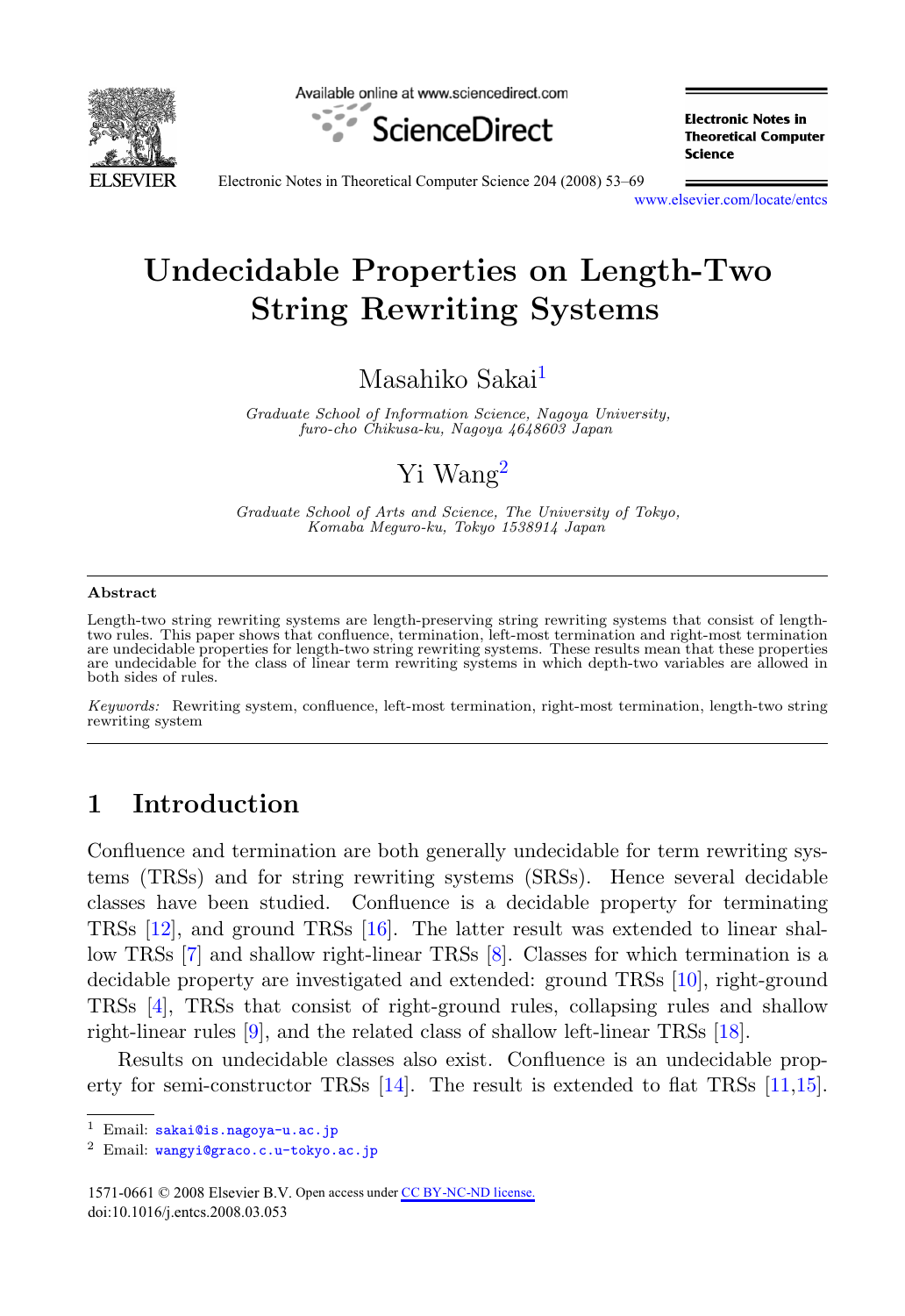Termination is an undecidable property for three-rule SRSs [\[13\]](#page-16-0), length-preserving SRSs [\[2\]](#page-15-0) and one-rule TRSs [\[3\]](#page-15-0).

SRSs are said to be length preserving if the left-hand side and the right-hand side of each rule have the same length. Since there is a finite number of rules, the number of different symbols appearing in the rules is finite, and fixed for SRSs, and the number of strings with a given length is also finite. Thus the decidability of the following problems for length-preserving SRSs trivially follows.

- (i) Reachability problem: problem to decide  $s \frac{*}{\mathcal{R}} t$  for given strings s and t and an SRS R.
- (ii) String-confluence problem: problem to decide confluence of s for a given string s and an SRS  $\mathcal{R}$ .
- (iii) String-termination problem: problem to decide termination of s for a given string s and an SRS  $\mathcal{R}$ .

¿From these observation, one may think that confluence is also a decidable property; however, this is false. In this paper, we show that confluence, termination, left-most termination, and right-most termination are undecidable properties for length-two SRSs which are length-preserving SRSs consisting of length-two rules. First we show those properties for length-preserving SRSs by reducing Post's correspondence problem, which is known to be undecidable. Then we give a transformation of length-preserving SRSs to length-two SRSs that preserves those properties.

The class of length-two SRSs is a subclass of linear TRSs in which depth-two variables are allowed in both sides of the rules. Thus the undecidability for this class of TRSs is obtained. In that sense, the undecidability results in this paper shed new light on the borderline between decidability and undecidability for TRSs.

### **2 Preliminaries**

Let  $\Sigma$  be an alphabet. A *string rewrite rule* is a pair of strings  $l, r \in \Sigma^*$ , denoted by  $l \rightarrow r$ . A finite set of string rewrite rules is called a *string rewriting system* (SRS). A string is called a *redex* if it is the left-hand side of a rule. An SRS  $R$  induces a rewrite step relation  $\rightarrow \frac{\pi}{\pi}$  defined as  $s \rightarrow t$  if there exist  $u, v \in \Sigma^*$ , and a rule  $l \rightarrow r$  in R such that  $s = ulv$  and  $t = urv$ . Especially the rewrite step is *left-most* (resp. *right-most*) if l is the left-most (resp. right-most) redex in s. We use  $\leftrightarrow \atop{\mathcal{R}}$  $\overline{\mathcal{R}} \cup \overrightarrow{\mathcal{R}}$ ,  $\overrightarrow{\mathcal{R}}$  for the transitive closure of  $\overrightarrow{\mathcal{R}}$  and  $\overrightarrow{\mathcal{R}}$  for the reflexive-transitive closure of  $\frac{\rightarrow}{\mathcal{R}}$ . We write  $\frac{k}{\mathcal{R}}$  $\frac{k}{\mathcal{R}}$  for the relation with k rewrite steps. A (possibly infinite) sequence  $s_0 \rightarrow s_1 \rightarrow \cdots$  is called a *reduction sequence (starting from s<sub>0</sub>)*. We refer to  $\{r \to l \mid l \to r \in \mathcal{R}\}$  by  $\mathcal{R}^{-1}$ .

We say that a string  $s$  is *terminating* if every reduction sequence starting from s is finite. We say that strings  $s_1$  and  $s_2$  are joinable if  $s_1 \stackrel{*}{\underset{\mathcal{R}}{\rightarrow}} s \stackrel{*}{\underset{\mathcal{R}}{\leftarrow}} s_2$  for some s, denoted by  $s_1 \downarrow_{\mathcal{R}} s_2$ . A string s is *confluent* if  $s_1 \downarrow_{\mathcal{R}} s_2$  for any  $s_1 \stackrel{*}{\underset{\mathcal{R}}{\leftarrow}} s \stackrel{*}{\underset{\mathcal{R}}{\rightarrow}} s_2$ . An SRS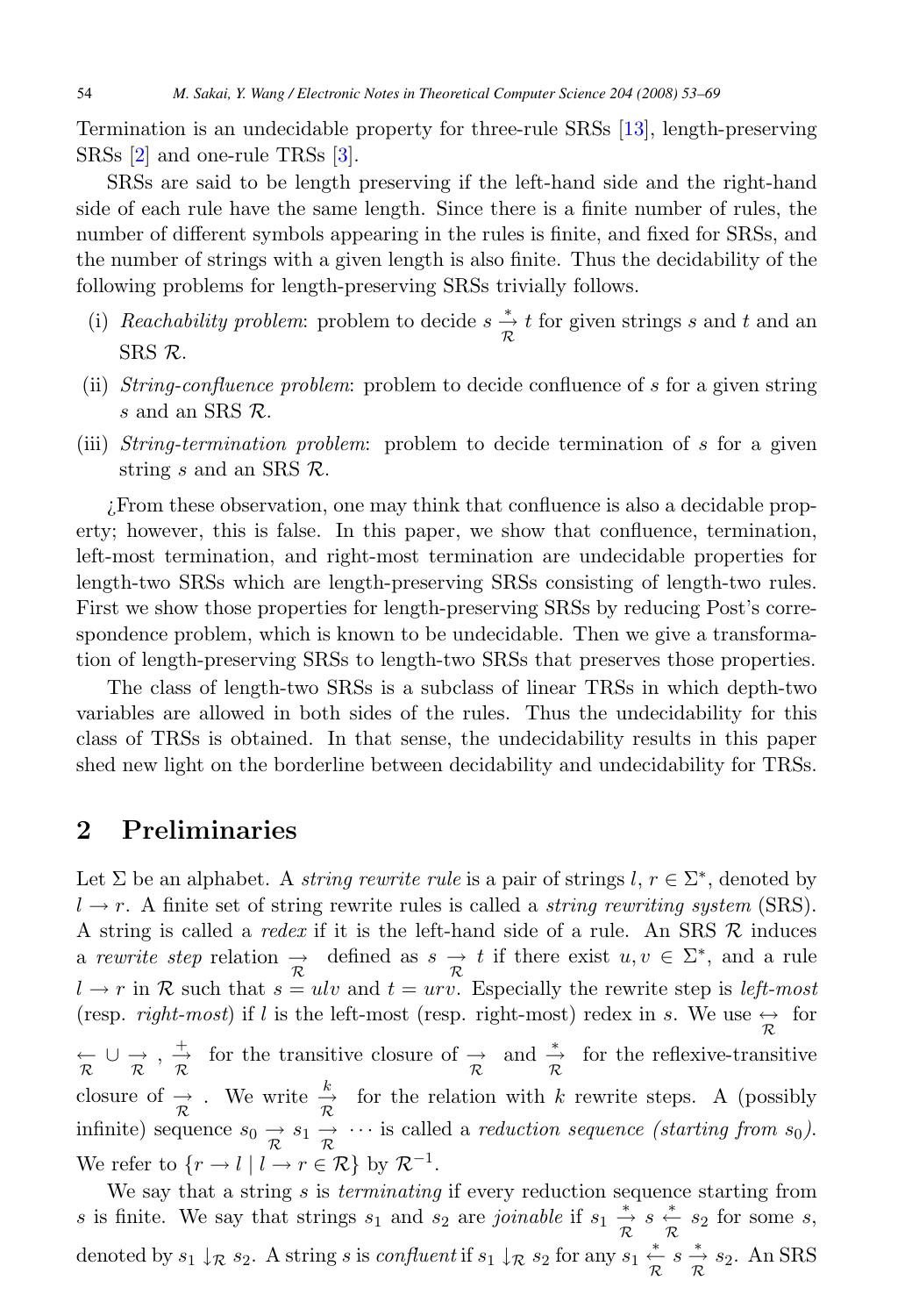<span id="page-2-0"></span> $\mathcal R$  is confluent (resp. terminating) if all strings are confluent (resp. terminating).

In this paper, the notation |u| represents the length of string  $u$ . The notation  $a^m$  represents the string that consists of m symbols of a. When we pay no heed to the number m, we denote  $a^m$  as  $a^*$  (if  $m > 0$ ) or  $a^+$  (if  $m > 0$ ).

Now we recall Post's correspondence problem (PCP).

**Definition 2.1** An instance of PCP is a finite set  $P \subseteq A^* \times A^*$  of finite pairs of non-empty strings over an alphabet <sup>A</sup> with at least two symbols. A solution of <sup>P</sup> is a string w such that  $w = u_1 \cdots u_k = v_1 \cdots v_k$  for some  $(u_i, v_i) \in P$ . The Post's correspondence problem (PCP) is the problem to decide whether such a solution exists or not.

**Example 2.2** The set  $P = \{(ab, a), (c, bc)\}\$ is an instance of PCP over  $\{a, b, c\}$ . It has a solution  $abc = u_1u_2 = v_1v_2$  with  $(u_1, v_1) = (ab, a), (u_2, v_2) = (c, bc).$ 

**Theorem 2.3 ([\[17\]](#page-16-0))** PCP is undecidable.

## **3 Length-preserving SRSs and undecidability of their termination**

**Definition 3.1** An SRS R is said to be length-preserving if  $|l| = |r|$  for every rule  $l \rightarrow r$  in  $\mathcal{R}$ .

In this section we argue about the undecidability of termination, right-most termination and left-most termination for length-preserving SRSs. As stated in the introduction, Caron showed the undecidability in [\[2\]](#page-15-0). Moreover the proof works also for right-most termination and left-most termination because there is only one redex in each string that corresponds to a correct automata configuration. Nevertheless we give an alternative proof for the following reasons:

- Caron's proof is composed of two stages; the first stage gives an algorithm that reduces PCP into the uniform halting problem for linear-bounded automata and the second stage gives an algorithm reducing the uniform halting problem into the termination problem for length-preserving SRSs. On the other hand, we give a proof by reducing PCP into the termination problem of SRSs directly.
- The SRS  $\mathcal{T}_P$  given in this section is rather straightforward and easy to understand. This helps the understanding of the SRS  $\mathcal{C}_P$  given in the next section, which is more difficult although it is just a variant of  $\mathcal{T}_P$ .

As a preparation for giving the transformation, we introduce a kind of null symbol - and an equal length representation of each pair in instances of PCP. Let  $P = \{(u_1, v_1), \ldots, (u_n, v_n)\}\$ be an instance of PCP over A.

$$
\overline{P} = \{(u, v^{-m}) \mid (u, v) \in P \text{ and } |u| - |v| = m \ge 0\}
$$
  

$$
\cup \{(u^{-m}, v) \mid (u, v) \in P \text{ and } |u| - |v| = -m < 0\}
$$

We write  $\overline{A}$  for  $A\cup\{-\}$ . We define an equivalence relation  $\sim\subseteq (\overline{A})^*\times (\overline{A})^*$  as the identity relation that ignores all null symbols -, that is  $u \sim v$  if and only if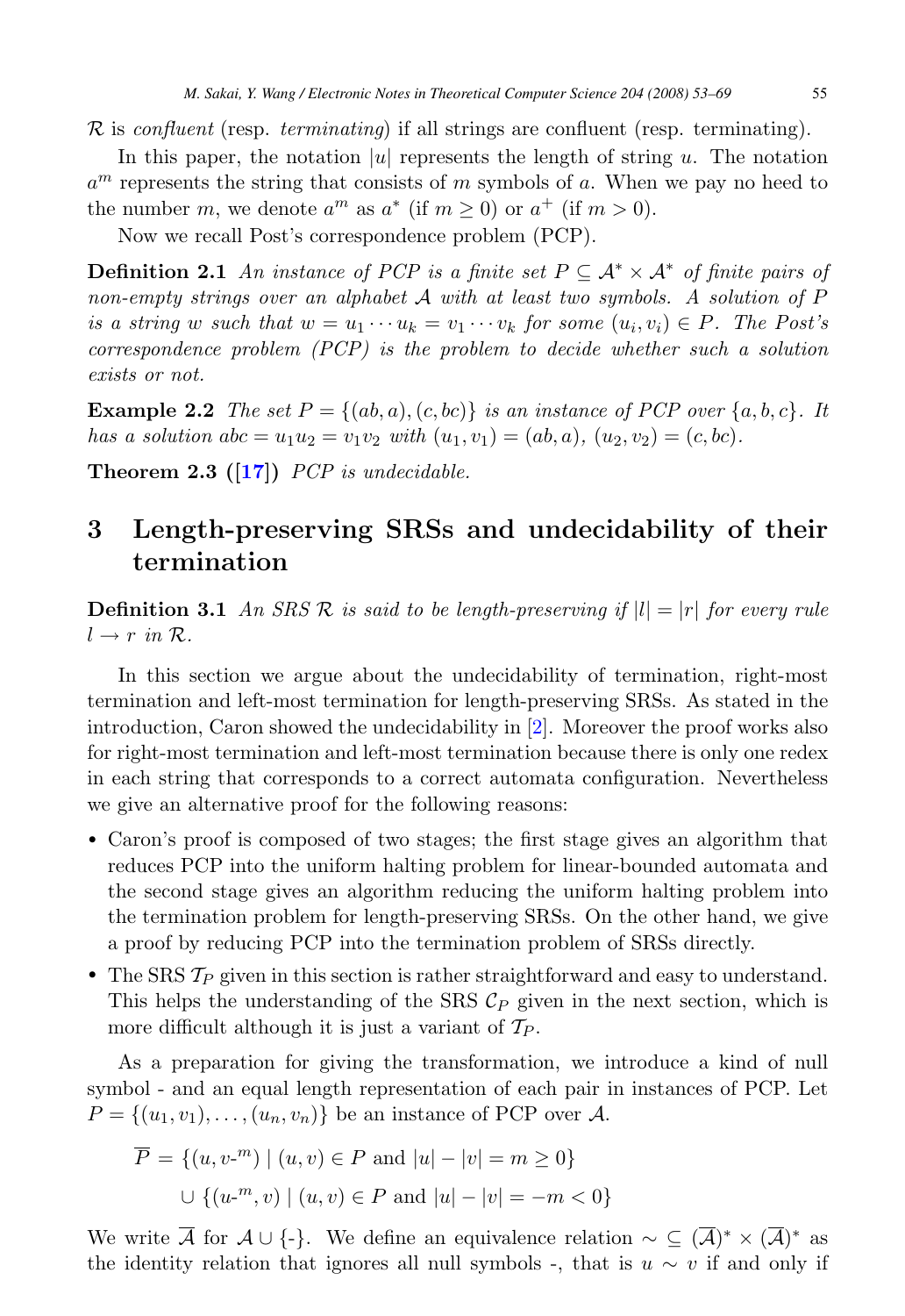<span id="page-3-0"></span> $\hat{u} = \hat{v}$  where  $\hat{u}$  and  $\hat{v}$  denote the strings obtained from u and v by removing all -s respectively.

**Example 3.2** For an instance  $P = \{(ab, a), (c, bc)\}\$  of PCP, we have  $\overline{P}$  =  $\{(ab,a-),(c-,bc)\}.$  The solution corresponds to  $u_1u_2 = ab \nc - \sim a-bc = v_1v_2$ for  $(u_1, v_1), (u_2, v_2) \in \overline{P}$ .

We use symbols like 0  $\begin{matrix} h\ a\ b\ a'\ b'\end{matrix}$ , where  $0$  is called the *state* of the symbol,  $h$  is called the first subscript or delimiter, and a is called the second subscript of the symbol,  $a'$  the third, b the fourth, and  $b'$  the fifth. We code the solution of the previous example into  $0^a_a 0^b_c 0^c_b 0^c_c$ h second and third subscripts are head symbols of an element of the instance  $P$ . i h i  $\frac{1}{c}$ , where each delimiter h is used to represent that the corresponding

For an easy handling of strings that consist of such symbols, we introduce a notation defined as  $(X_1 \cdots X_k)_{\substack{a_1 \cdots a_k \\ a'_1 \cdots a'_k \\ b'_1 \cdots b'_k}}^{h_1 \cdots h_k}$  $=\; \; X_1{}^{{\scriptstyle{{b_1}} \atop{\scriptstyle{b_1}}}}_{{\scriptstyle{{a_1}} \atop{b'_1}}^{{\scriptstyle{{b_1}}}}}}$  $\cdots X_k^{\frac{a_k}{a_k'}}_{\frac{a'_k}{b'_k}}$ . For example the above solution is denoted by (00)  $\frac{a b}{a b}}_a(00)$ in those subscripts are the same whenever we use this notation. Hence we sometimes  $\frac{\overline{hi}}{c}$  or  $(0000)$  $\frac{abc}{a_{abc}}$ . Note that the lengths of the strings

write  $(0^+)$  $h_{abc}^{abc}$ <br>  $a_{abc}^{abc}$  for the solution. a-bc

Delimiters and the second and third subscripts keep a candidate of solutions of P in equal length representation and will never be changed by reductions. The fourth and fifth subscripts are used as a working area to check whether the candidate is a solution or not.

We relate a solution of the given instance of PCP with a loop in an infinite reduction sequence:

$$
\Xi_0(0^+)^{u_1^*}_{\substack{v_1\\u_1\\v_1}}\cdots(0^+)^{u_k^*}_{\substack{v_k\\u_k}}\Psi_0\overset{*}{\underset{\substack{\to\\v_k\\v_k}}\right\}\Xi_2(2^+)^{u_1^*}_{\substack{v_1\\v_1\\w_1}}\cdots(2^+)^{u_k^*}_{\substack{v_k\\v_k\\w_k}}\Psi_2\overset{*}{\underset{\substack{\to\\v_k\\v_k}}\right\}\Xi_0(0^+)^{u_1^*}_{\substack{v_1\\v_1\\v_1}}\cdots(0^+)^{u_k^*}_{\substack{v_k\\v_k}}\Psi_0
$$

- (i) The former part checks whether  $u_1 \cdots u_k \sim v_1 \cdots v_k$  by using the fourth and fifth subscripts as a working area.
- (ii) The latter part checks whether  $(u_1, v_1), \ldots, (u_n, v_n) \in \overline{P}$  and initializes the working area.

**Definition 3.3** Let P be an instance of PCP over A. The SRS  $\mathcal{T}_P$  over  $\Sigma$  obtained from P is defined as follows, where individual rules are shown in Figure [1.](#page-4-0)

$$
\Sigma = \{\Xi_i, \Psi_i \mid i \in \{0, 1, 2\}\} \cup \Sigma_c
$$
\n
$$
\Sigma_c = \begin{cases}\n\begin{matrix}\n\begin{array}{c}\nd_1 & d_1 \\
n^{x_1} & \frac{x_1}{x_1} \\
n^{x_2} & n^{x_2} \\
n^{x_3} & \frac{x_3}{x_3}\n\end{array}\n\end{cases} d_1 \in \{h, i\}, x_i \in \overline{A}, n \in \{0, 1, 2\}\n\end{matrix}\n\end{cases}
$$
\n
$$
T_P = \alpha_1 \cup \beta_1 \cup \gamma_1 \cup \alpha_2 \cup \beta_2 \cup \gamma_2 \cup \delta_2
$$

**Example 3.4** Consider the instance  $P = \{(ab, a), (c, bc)\}\$  of PCP. Rules  $\alpha_1, \beta_1$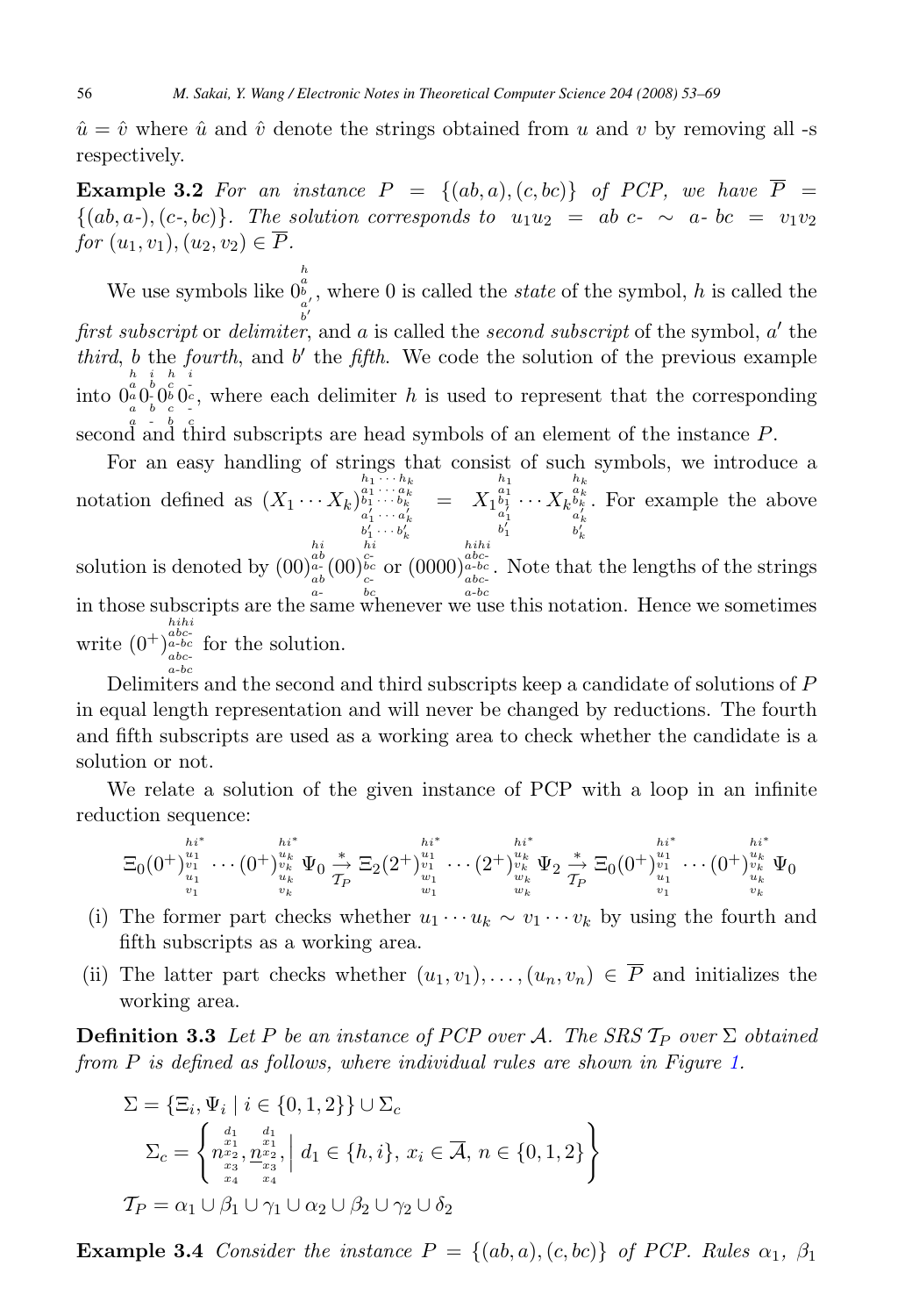<span id="page-4-0"></span>α<sup>1</sup> = 8 < : (12 ··· 2) d u v uv-Ψ<sup>2</sup> → (00 ··· 0) d u v u v Ψ<sup>0</sup> ˛ (u, v) <sup>∈</sup> P,u-, v- <sup>∈</sup> (A)∗, d <sup>=</sup> hi|u|−<sup>1</sup> 9 = ; β<sup>1</sup> = 8 < : (12 ··· 2) d u v uv-2 h x1 x2 x3 x4 → (00 ··· 0) d u v u v 1 h x1 x2 x3 x4 ˛ ˛ ˛ ˛ (u, v) <sup>∈</sup> P,u-, v- <sup>∈</sup> (A)∗, x<sup>j</sup> <sup>∈</sup> <sup>A</sup>, d <sup>=</sup> hi|u|−<sup>1</sup> 9 = ; γ<sup>1</sup> = 8 < : Ξ22 h x1 x2 x3 x4 → Ξ01 h x1 x2 x3 x4 ˛ ˛ ˛ ˛ <sup>x</sup><sup>j</sup> <sup>∈</sup> <sup>A</sup> 9 = ; α<sup>2</sup> = 8 < : 0 d1 x1 x2 x3 x3 Ψ<sup>0</sup> → 2 d1 x1 x2 x3 x3 Ψ<sup>2</sup> ˛ ˛ ˛ ˛ <sup>d</sup><sup>1</sup> ∈ {h, i}, x<sup>j</sup> <sup>∈</sup> <sup>A</sup> 9 = ; β<sup>2</sup> = 8 < : 0 d1 x1 x2 x3 x3 2 d2 y1 y2 y3 y3 → 2 d1 x1 x2 x3 x3 2 d2 y1 y2 y3 y3 , ˛ ˛ ˛ ˛ <sup>d</sup><sup>j</sup> ∈ {h, i}, x<sup>j</sup> , y<sup>j</sup> <sup>∈</sup> <sup>A</sup> 9 = ; γ<sup>2</sup> = 8 < : Ξ02 h x1 x2 x3 x3 → Ξ22 h x1 x2 x3 x3 ˛ ˛ ˛ ˛ <sup>x</sup><sup>j</sup> <sup>∈</sup> <sup>A</sup> 9 = ; δ<sup>2</sup> = 8 < : 0 d1 x1 x2 x4 0 d2 y1 y2 z y4 → 0 d1 x1 x2 z x4 0 d2 y1 y2 y4 , 0 d1 x1 x2 x3 - 0 d2 y1 y2 y3 z → 0 d1 x1 x2 x3 z 0 d2 y1 y2 y3 - ˛ ˛ ˛ ˛ <sup>d</sup><sup>j</sup> ∈ {h, i}, x<sup>j</sup> , y<sup>j</sup> <sup>∈</sup> <sup>A</sup>, z ∈ A 9 = ;



depend on <sup>P</sup> and the other rules depend only on the alphabet <sup>A</sup>.

$$
\alpha_{1} = \left\{ \begin{matrix} \left(12\right)_{a}^{h} \stackrel{i}{a} & \stackrel{hi}{a} \\ \left(12\right)_{a}^{h} \stackrel{.}{a} \stackrel{.}{b} \Psi_{2} \rightarrow (00)_{ab}^{h} \Psi_{0}, & \left(12\right)_{b}^{h} \stackrel{i}{c} \Psi_{2} \rightarrow (00)_{bc}^{h} \Psi_{0} \mid x_{i}, y_{i} \in \overline{\mathcal{A}} \\ x_{1} y_{1} & \stackrel{a}{b} \\ \left(12\right)_{a}^{h} \stackrel{i}{a} \stackrel{.}{b} & \stackrel{a}{a} \\ \left(12\right)_{a}^{h} \stackrel{i}{c} \stackrel{.}{c}^{2} \stackrel{.}{c} \rightarrow (00)_{ab}^{2} \left(12\right)_{b}^{h} \stackrel{i}{c} \stackrel{i}{c} \stackrel{.}{c} \\ \stackrel{hi}{b} \stackrel{.}{c} \\ \left(12\right)_{a}^{h} \stackrel{i}{c} \stackrel{.}{c}^{2} \stackrel{.}{c} \rightarrow (00)_{ab}^{2} \left(12\right)_{b}^{h} \stackrel{i}{c} \stackrel{i}{c} \left(12\right)_{c}^{2} \stackrel{i}{c} \stackrel{i}{c}^{2} \stackrel{i}{c} \rightarrow (00)_{c}^{2} \left(12\right)_{c}^{2} \left(12\right)_{c}^{2} \left(12\right) \\ \stackrel{i}{c} \stackrel{i}{c} \stackrel{i}{c} \stackrel{i}{c}^{2} \rightarrow (00)_{c}^{2} \left(12\right)_{c}^{2} \left(12\right)_{c}^{2} \left(12\right)_{c}^{2} \left(12\right) \\ \stackrel{i}{c} \stackrel{i}{c} \stackrel{i}{c} \stackrel{i}{c}^{2} \rightarrow (00)_{c}^{2} \left(12\right)_{c}^{2} \left(12\right)_{c}^{2} \left(12\right) \\ \stackrel{i}{c} \stackrel{i}{c} \stackrel{i}{c} \stackrel{i}{c}^{2} \rightarrow (00)_{c}^{2} \left(12\right)_{c}^{2} \left(12\right) \\ \stackrel{i}{c} \stackrel{i}{c} \stackrel{i
$$

 $\mathcal{T}_P$  is not terminating since we can construct an infinite reduction sequence. We start with a string  $\Xi_0(00)$  $\begin{array}{c} h\,i\,a\,b\\ a-b\\ a\,b\,\\ a\,\bigr\} \end{array}$ (00) hi<br>c-<br>bc<br>bc  $\Psi_0$ . Rules in  $\delta_2$  move null symbols in the fourth or fifth subscripts into the tail:

$$
\Xi_0(00)_{\substack{ab\\ab\\a-a}}^{hi}\stackrel{hi}{(00)_{\substack{bc\\c\\bc}}^{hi}}\Psi_0\underset{\delta_2}{\to}\Xi_0(00)_{\substack{ab\\ab\\ab}^{ai}}^{hi}\stackrel{hi}{(00)_{\substack{bc\\c}c}^{hi}}\Psi_0\underset{\delta_2}{\to}\Xi_0(00)_{\substack{ab\\ab}^{ai}}^{hi}\stackrel{hi}{(00)_{\substack{bc\\c}c}^{hi}}\Psi_0.
$$

Rules in  $\alpha_2 \cup \beta_2 \cup \gamma_2$  check in right-to-left order that the fourth and fifth subscripts are the same:

$$
\Xi_0(00)^{hi}_{ab}_{ab} (00)^{E_c}_{c_-} \Psi_0 \underset{ab}{\to} \Xi_0(00)^{hi}_{ab} (02)^{E_c}_{c_-} \Psi_2 \underset{ab}{\to} \Xi_0(00)^{hi}_{ab} (22)^{E_c}_{c_-} \Psi_2 \underset{ab}{\to} \Xi_0(00)^{hi}_{ab} (22)^{E_c}_{c_-} \Psi_2
$$
\n
$$
\underset{ab}{\to} \Xi_0(02)^{ab}_{ab} (22)^{E_c}_{bc} \Psi_2 \underset{ab}{\to} \Xi_0(22)^{ab}_{ab} (22)^{E_c}_{bc} \Psi_2 \underset{ab}{\to} \Xi_2(22)^{ab}_{ab} (22)^{E_c}_{bc} \Psi_2.
$$

Rules in  $\gamma_1 \cup \beta_1 \cup \alpha_1$  check in left-to-right order that the second and third subscripts consist of pairs in  $\overline{P}$  and copy the second subscript to the fourth and the third to the fifth respectively:

$$
\Xi_2(22)_{\substack{ab\\ab}^{ab}\\ab}^{bi}_{\substack{c\\c-}}(22)_{\substack{c\\ab}^{bc}\\c}^{bi}\Psi_2\underset{r}{\rightarrow}\Xi_0(\underline{1}2)_{\substack{ab\\ab}^{ab}\\ab}^{bi}_{\substack{c\\c-}}(22)_{\substack{c\\c}^{bc}\\c}^{bi}\Psi_2\underset{r}{\rightarrow}\Xi_0(00)_{\substack{ab\\ab}^{ab}(\underline{1}2)_{\substack{c\\c}^{bc}\\c}^{bi}\Psi_2\underset{r}{\rightarrow}\Xi_0(00)_{\substack{ab\\ab}^{ab}(0)_{\substack{c\\c}^{bc}\\c}^{bi}\Psi_0.
$$

Obviously  $\mathcal{T}_P$  is length-preserving. The proof of the following lemma is found in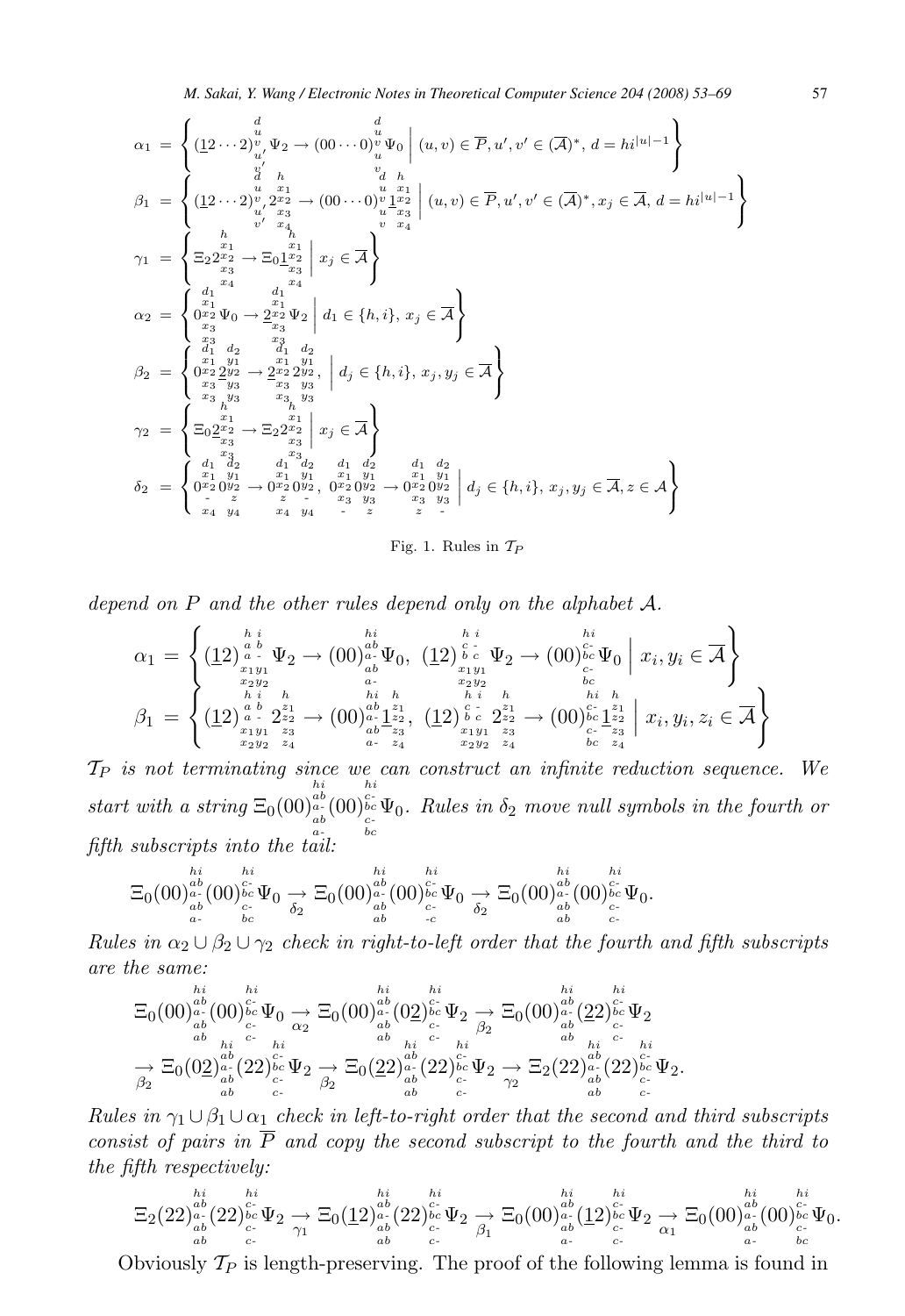<span id="page-5-0"></span>Section [5.](#page-6-0)

**Lemma 3.5** For an instance P of PCP the following properties are equivalent:

- (i) P has a solution.
- (ii)  $\mathcal{T}_P$  is not right-most terminating.
- (iii)  $\mathcal{T}_P$  is not left-most terminating.
- (iv)  $\mathcal{T}_P$  is not terminating.

**Theorem 3.6** Termination, right-most termination and left-most termination are undecidable properties for length-preserving SRSs.

**Proof.** We assume that termination (right-most termination, left-most termination) of length-preserving SRSs is decidable. Then it follows from Lemma 3.5 that PCP is decidable, which contradicts Theorem [2.3.](#page-2-0)  $\Box$ 

# **4 Undecidability of confluence for length-preserving SRSs**

We modify the construction of the SRS in the last section. In contrast to the SRS  $\mathcal{T}_P$ , which works sequentially, the SRS  $\mathcal{C}_P$  works in parallel, that is, a solution of a given instance of PCP is related to the following two reduction sequences

$$
\Xi_0(0^+)^{i_1*}_{u_1} \cdots (0^+)^{i_k*}_{u_k} \Psi_0 \underset{\substack{v_1\\v_1\\h_i*}}{\overset{h_i*}{\to}} \Xi_2(2^+)^{i_1}_{u_1} \cdots (2^+)^{i_k}_{u_k} \Psi_2 ,
$$
\n
$$
\Xi_0(0^+)^{i_1*}_{u_1} \cdots (0^+)^{i_k}_{u_k} \Psi_0 \underset{\substack{v_1\\h_i*}}{\overset{h_i*}{\to}} \Xi_1(1^+)^{i_1}_{u_1} \cdots (1^+)^{i_k}_{u_k} \Psi_1
$$
\n
$$
\Xi_0(0^+)^{i_1*}_{u_1} \cdots (0^+)^{i_k}_{u_k} \Psi_0 \underset{\substack{v_1\\v_k\\v_k}}{\overset{h_i*}{\to}} \Xi_1(1^+)^{i_1*}_{u_1} \cdots (1^+)^{i_k}_{u_k} \Psi_1
$$

that demonstrate its non-confluence.

- (i) The former reduction checks whether  $u_1 \cdots u_k \sim v_1 \cdots v_k$  by using the fourth and fifth subscripts as a working area.
- (ii) The latter reduction checks whether  $(u_1, v_1), \ldots, (u_n, v_n) \in \overline{P}$ , and checks that the working area is correctly initialized.

If P has no solution then  $\mathcal{C}_P$  must be confluent, which makes the design of  $\mathcal{C}_P$ difficult.

**Definition 4.1** Let P be an instance of PCP over A. The SRS  $\mathcal{C}_P$  over  $\Sigma$  obtained from P is defined as follows:

$$
C_P = \Theta \cup \Phi,
$$
  
\n
$$
\Theta = \Theta_1 \cup \Theta_2, \quad \Phi = \gamma'_1 \cup \gamma_2,
$$
  
\n
$$
\Theta_1 = \alpha'_1 \cup \beta'_1 \cup (\alpha'_1 \cup \beta'_1)^{-1},
$$
  
\n
$$
\Theta_2 = \alpha_2 \cup \beta_2 \cup \delta_2 \cup \epsilon_2 \cup (\alpha_2 \cup \beta_2 \cup \delta_2 \cup \epsilon_2)^{-1}
$$

where rules  $\alpha_2$ ,  $\beta_2$ ,  $\delta_2$ , and  $\gamma_2$  are shown in Figure [1](#page-4-0) and the other rules are shown in Figure [2.](#page-6-0)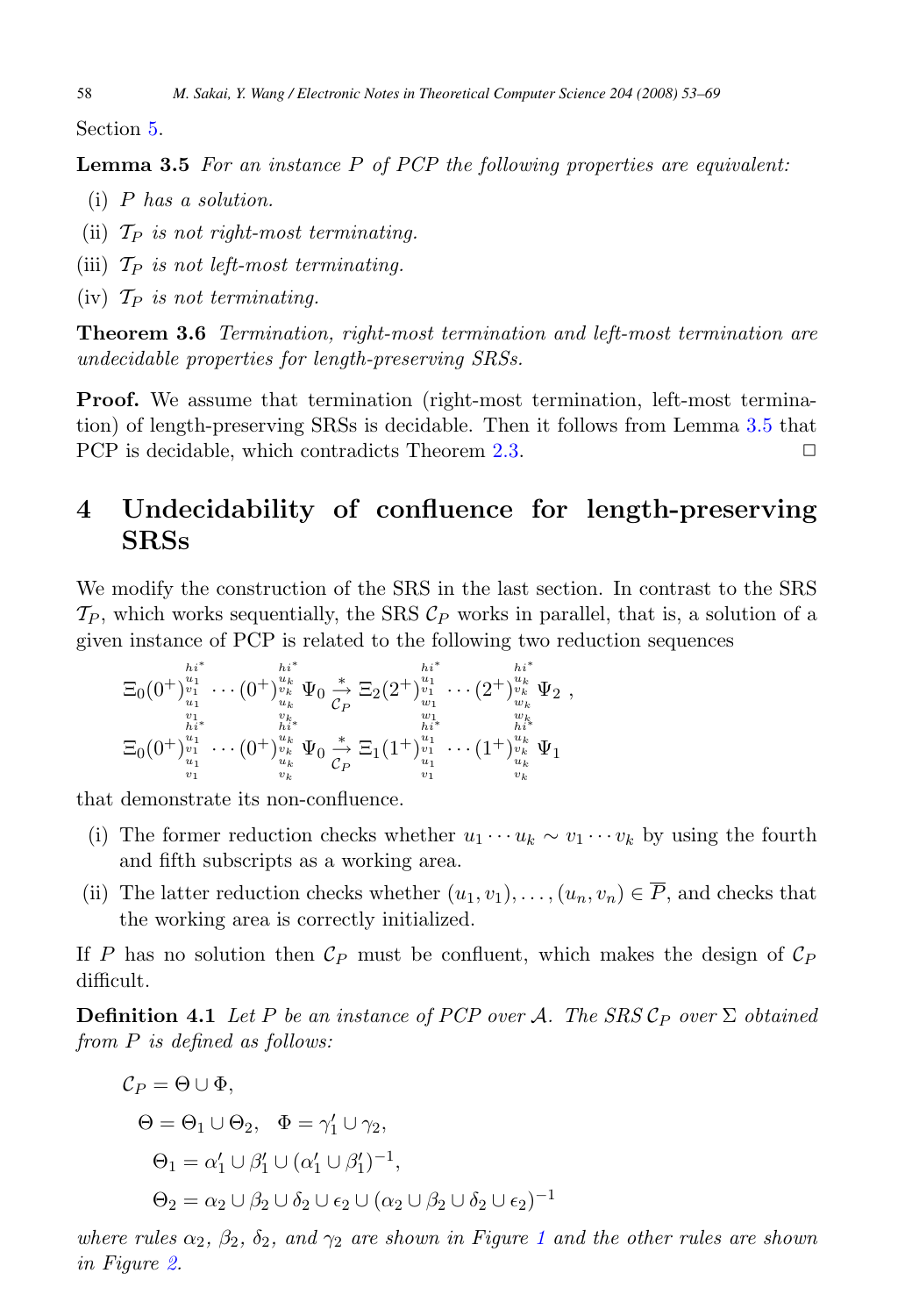*M. Sakai, Y. Wang / Electronic Notes in Theoretical Computer Science 204 (2008) 53–69* 59

<span id="page-6-0"></span>
$$
\alpha_1' = \begin{cases}\n d & d \\
 (00 \cdots 0)_u^u \Psi_0 \rightarrow (\underline{11} \cdots 1)_u^u \Psi_1 \middle| (u, v) \in \overline{P}, d = h i^{|u|-1} \n\end{cases}
$$
\n
$$
\beta_1' = \begin{cases}\n d & h & u & h \\
 (00 \cdots 0)_u^u \frac{x_1}{1} \rightarrow (11 \cdots 1)_u^u \frac{x_1}{1} \mid (u, v) \in \overline{P}, x_i \in \overline{A}, d = h i^{|u|-1} \n\end{cases}
$$
\n
$$
\gamma_1' = \begin{cases}\n h & v & x_2 \\
 \sum_{u} x_1 & h & v & x_2 \\
 \sum_{u} x_2 & \sum_{u} x_1 \\
 x_1 & x_1 \\
 x_2 & \sum_{u} x_2 \\
 \sum_{u} x_2 & \sum_{u} x_2 \\
 \sum_{u} x_2 & \sum_{u} x_2 \\
 \sum_{u} x_2 & \sum_{u} x_2 \\
 \sum_{u} x_2 & \sum_{u} x_2 \\
 \sum_{u} x_2 & \sum_{u} x_2 \\
 \sum_{u} x_1 & \sum_{u} x_1 & \sum_{u} x_2 \\
 \sum_{u} x_2 & \sum_{u} x_2 & \sum_{u} x_2 \\
 \sum_{u} x_1 & \sum_{u} x_1 & \sum_{u} x_2 \\
 \sum_{u} x_1 & \sum_{u} x_1 & \sum_{u} x_2 & \sum_{u} x_2 \\
 \sum_{u} x_1 & \sum_{u} x_1 & \sum_{u} x_2 & \sum_{u} x_2 \\
 \sum_{u} x_1 & \sum_{u} x_1 & \sum_{u} x_2 & \sum_{u} x_2 \\
 \sum_{u} x_1 & \sum_{u} x_1 & \sum_{u} x_2 & \sum_{u} x_2 & \sum_{u} x_2 \\
 \sum_{u} x_1 & \sum_{u} x_1 & \sum_{u} x_2 & \sum_{u} x_2 \\
 \sum_{u} x_1 & \sum_{u} x_1 & \sum_{u} x_2 & \sum_{u} x_2 \\
 \sum_{u} x_1 & \sum_{u} x_1 & \sum_{u} x_1 & \sum_{u} x_1 \\
 \sum_{u} x_1 & \sum_{u} x_1 & \sum_{u} x_1 & \sum_{u} x_1 \\
 \sum_{u} x_1 & \
$$

Fig. 2. Rules in  $\mathcal{C}_P$ 

Remark that the reductions by  $\Theta$ -rules are symmetric, that is to say,  $s \underset{\Theta}{\rightarrow} t$  if and only if  $t \rightarrow s$ , which plays an important role in making  $\mathcal{C}_P$  confluent when  $P$ has no solution.

**Example 4.2** Let  $P = \{(ab, a), (c, bc)\}\$  be an instance of PCP. Rules  $\alpha'_1$ ,  $\beta'_1$  depend on  $P$  and the other rules depend only on the alphabet  $\mathcal{A}$ .

$$
\alpha'_1 = \left\{ \begin{matrix} \binom{hi}{00\frac{ab}{ab}}\Psi_0 & -\left(\underline{1}1\right)_{ab}^{ab}\Psi_1, & \binom{hi}{00\frac{bc}{bc}}\Psi_0 & -\left(\underline{1}1\right)_{bc}^{bc}\Psi_1 \\ \frac{a}{ab} & \frac{a}{ab} & \frac{b}{ab} & \frac{b}{bc} \\ \frac{bi}{ab}\frac{h}{2a_1} & \frac{b}{2a_2} & -\left(\underline{1}1\right)_{ab}^{ab}\frac{a}{2a_1} & \frac{b}{2a_2} & \frac{b}{2a_1} & \frac{bi}{bc}\frac{h}{2a_1} \\ \frac{b}{ab}\frac{1}{2a_1} & -\left(\underline{1}1\right)_{ab}^{ab}\frac{a}{2a_1} & \frac{a}{2a_1} & \frac{b}{2a_1} & \frac{b}{2a_1} & \frac{b}{2a_1} & \frac{b}{2a_1} \\ \frac{b}{a_1} & \frac{b}{2a_1} & \frac{b}{2a_1} & \frac{b}{2a_1} & \frac{b}{2a_1} & \frac{b}{2a_1} & \frac{b}{2a_1} & \frac{b}{2a_1} & \frac{b}{2a_1} \\ \frac{b}{2a_1} & \frac{b}{2a_1} & \frac{b}{2a_1} & \frac{b}{2a_1} & \frac{b}{2a_1} & \frac{b}{2a_1} & \frac{b}{2a_1} & \frac{b}{2a_1} & \frac{b}{2a_1} \\ \frac{b}{2a_1} & \frac{b}{2a_1} & \frac{b}{2a_1} & \frac{b}{2a_1} & \frac{b}{2a_1} & \frac{b}{2a_1} & \frac{b}{2a_1} & \frac{b}{2a_1} & \frac{b}{2a_1} \\ \frac{b}{2a_1} & \frac{b}{2a_1} & \frac{b}{2a_1} & \frac{b}{2a_1} & \frac{b
$$

We can show that  $\mathcal{C}_P$  is not confluent since we have non-joinable branches.

$$
\begin{array}{llll} \Xi_0(00)^{hi}_{a\circ} (00)^{hi}_{c\circ} \Psi_0 & \to & \Xi_0(00)^{hi}_{a\circ} (11)^{hi}_{c\circ} \Psi_1 \to \Xi_0(11)^{hi}_{a\circ} (11)^{hi}_{c\circ} \Psi_1 \\ \pi^{-}{}_{a\circ} {}_{b\circ} {}_{c\circ} {}_{b\circ} {}_{a\circ} {}_{a\circ} {}_{b\circ} {}_{a\circ} {}_{b\circ} {}_{b\circ} {}_{a\circ} {}_{b\circ} {}_{a\circ} {}_{b\circ} {}_{a\circ} {}_{b\circ} {}_{a\circ} {}_{b\circ} {}_{a\circ} {}_{b\circ} {}_{a\circ} {}_{b\circ} {}_{a\circ} {}_{b\circ} {}_{a\circ} {}_{b\circ} {}_{a\circ} {}_{b\circ} {}_{a\circ} {}_{b\circ} {}_{a\circ} {}_{a\circ} {}_{b\circ} {}_{a\circ} {}_{a\circ} {}_{a\circ} {}_{a\circ} {}_{a\circ} {}_{a\circ} {}_{a\circ} {}_{a\circ} {}_{a\circ} {}_{a\circ} {}_{a\circ} {}_{a\circ} {}_{a\circ} {}_{a\circ} {}_{a\circ} {}_{a\circ} {}_{a\circ} {}_{a\circ} {}_{a\circ} {}_{a\circ} {}_{a\circ} {}_{a\circ} {}_{a\circ} {}_{a\circ} {}_{a\circ} {}_{a\circ} {}_{a\circ} {}_{a\circ} {}_{a\circ} {}_{a\circ} {}_{a\circ} {}_{a\circ} {}_{a\circ} {}_{a\circ} {}_{a\circ} {}_{a\circ} {}_{a\circ} {}_{a\circ} {}_{a\circ} {}_{a\circ} {}_{a\circ} {}_{a\circ} {}_{a\circ} {}_{a\circ} {}_{a\circ} {}_{a\circ} {}_{a\circ} {}_{a\circ} {}_{a\circ} {}_{a\circ} {}_{a\circ} {}_{a\circ} {}_{a\circ} {}_{a\circ} {}_{a\circ} {}_{a\circ} {}_{a\circ} {}_{a\circ} {}_{a\circ} {}_{a\circ} {}_{a\circ} {}_{a\circ} {}_{a\circ} {}_{a\circ} {}_{a\circ} {}_{a\circ} {}_{a\circ} {}_{a\circ} {}_{a\circ} {}_{a\circ} {}_{a\circ} {}_{a\circ} {}_{a\circ} {}_{a\circ} {}_{a\circ} {}_{a
$$

Note that the detail of the latter sequence is found in Example [3.4.](#page-3-0)

Obviously  $\mathcal{C}_P$  is length preserving. The proof of the following main lemma is found in Section 5.

**Lemma 4.3** Let P be an instance of PCP. Then, P has a solution if and only if  $\mathcal{C}_P$  is not confluent.

**Theorem 4.4** Confluence of length-preserving SRSs is an undecidable property.

**Proof.** We assume that the problem is decidable. Then it follows from Lemma 4.3 that PCP is decidable, which contradicts to Theorem [2.3.](#page-2-0)  $\Box$ 

### **5 Proofs**

Every occurrence of the symbols  $\Xi_0$ ,  $\Xi_1$ , and  $\Xi_2$  ( $\Psi_0$ ,  $\Psi_1$ , and  $\Psi_2$ ) in rules are leftmost (right-most) positions in both sides. Moreover, for every rule,  $\Xi_i$  ( $\Psi_i$ ) appears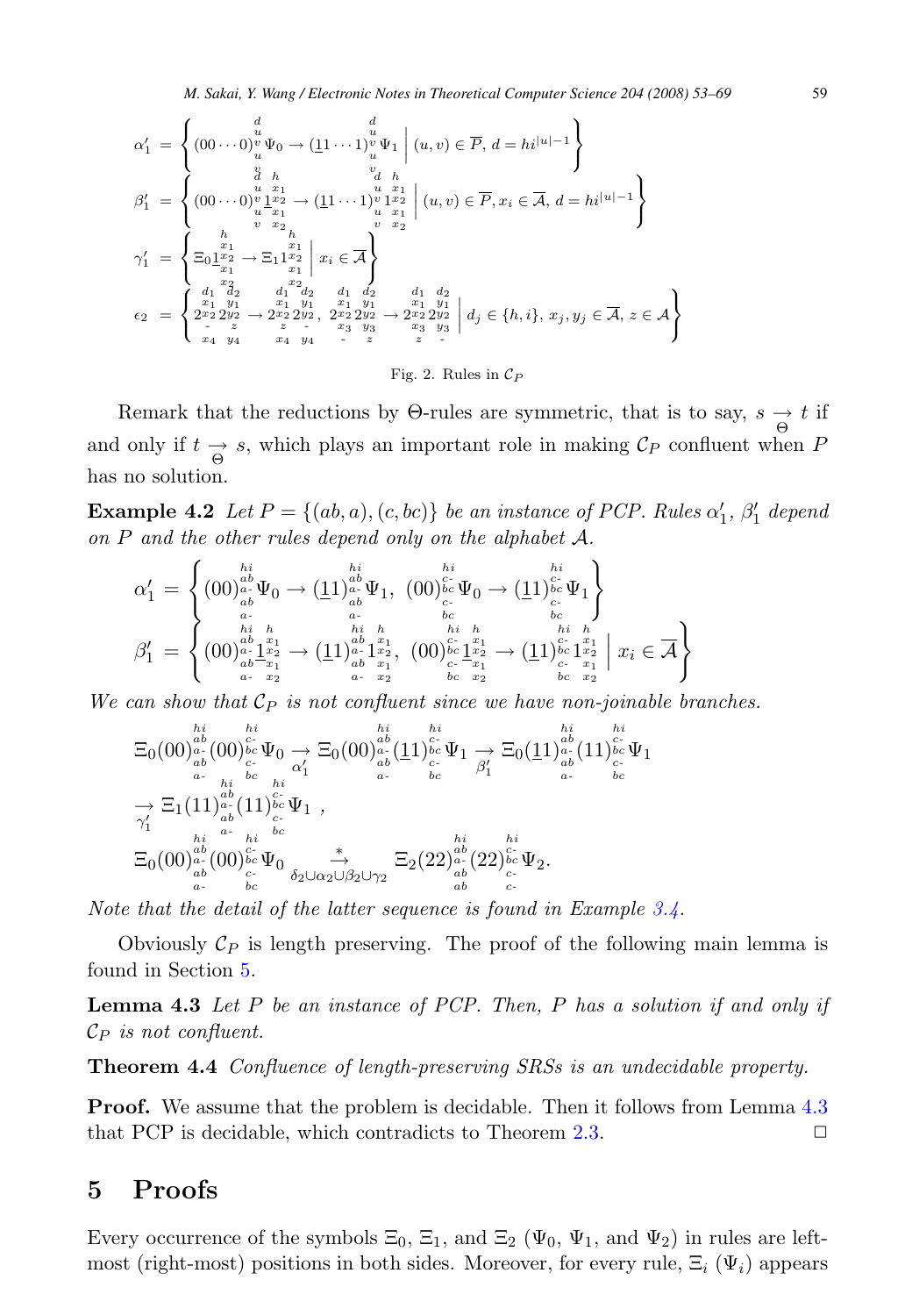<span id="page-7-0"></span>in the left-hand side if and only if  $\Xi_i$  ( $\Psi_j$ ) appears in the right-hand side. Hence we can separate any reduction sequence having a symbol  $\Xi_i(\Psi_i)$  into two reduction sequences by cutting each string at the left of  $\Xi_i$  occurrence (at the right of  $\Psi_i$ occurrence). Therefore the following proposition holds.

**Proposition 5.1** Let  $\mathcal{R}$  be  $\mathcal{T}_P$  or  $\mathcal{C}_P$  obtained from an instance P of PCP. For any  $i \in \{0, 1, 2\}$  and  $S_1, S_2, S \in \Sigma^*$ , the following hold:

- (a) If  $S_1 \Xi_i S_2 \to S$ , then  $(S = S'_1 \Xi_i S_2) \wedge (S_1 \to S'_1)$  or  $(S = S_1 \Xi_j S'_2) \wedge (\Xi_i S_2 \to S'_2)$  $\Xi_j S_2'$  for some  $S_1', S_2' \in \Sigma^*$ , and  $j \in \{0, 1, 2\}$ .
- (b) If  $S_1 \Xi_i S_2 \stackrel{*}{\to} S$ , then  $S = S'_1 S'_2$ ,  $S_1 \stackrel{*}{\to} S'_1$ , and  $\Xi_i S_2 \stackrel{*}{\to} S'_2$  for some  $S'_1 \in \Sigma^*$ and non-empty  $S'_2 \in \Sigma^*$ .
- (c) If  $S_1\Psi_iS_2 \to S$ , then  $(S = S'_1\Psi_jS_2) \wedge (S_1\Psi_i \to S'_1\Psi_j)$  or  $(S = S_1\Psi_iS'_2) \wedge (S_2 \to S'_1\Psi_j)$  $S'_2$ ) for some  $S'_1, S'_2 \in \Sigma^*$  and  $j \in \{0, 1, 2\}.$
- (d) If  $S_1\Psi_iS_2 \stackrel{*}{\to} S$ , then  $S = S_1'S_2'$ ,  $S_1\Psi_i \stackrel{*}{\to} S_1'$ , and  $S_2 \stackrel{*}{\to} S_2'$  for some  $S_2' \in \Sigma^*$ and non-empty  $S'_1 \in \Sigma^*$ .

**Proof.** We prove (a). Let  $S_1 \Xi_i S_2 \to S$ . The only interesting case is that the redex in the rewrite step contains the displayed symbol  $\Xi_i$ . Then one of  $\gamma_1$ -rules,  $\gamma_2$ -rules, or  $\gamma'_1$ -rules is applied. From the construction of the rules, we have  $S = S_1 \Xi_j S_2'$  and  $\Xi_i S_2 \to \Xi_j S_2'$  for some  $S_2' \in \Sigma^*$  and  $j \in \{0, 1, 2\}.$ 

The claim (b) is easily proved by induction on the number  $k$  of the rewrite steps in  $S_1\Xi_iS_2 \stackrel{*}{\to} S$ . For (c) and (d), the proofs are similar to (a) and (b) respectively.  $\Box$ 

We say a string over  $\Sigma$  is *normal* if it is in one of the following three forms:

(p1)  $\Xi_i \chi$ , (p2)  $\chi \Psi_i$ , (p3)  $\Xi_i \chi \Psi_i$ ,

where  $\chi \in (\Sigma_c)^*, i, j \in \{0, 1, 2\}.$ 

We prepare a measure for the proof of the next lemma. For a non-empty string  $X_1 \cdots X_n$  over  $\Sigma$ , we define  $||X_1 \cdots X_n||$  by the summation of the number of occurrences of  $\Xi_i$  symbols in  $X_2 \cdots X_n$ , and the number of occurrences of  $\Psi_i$  symbols in  $X_1 \cdots X_{n-1}$ .

**Lemma 5.2** Let  $\mathcal{R}$  be  $\mathcal{T}_P$  or  $\mathcal{C}_P$  over  $\Sigma$  obtained from an instance P of PCP. Then  $\mathcal{R}$  is confluent (resp. terminating, right-most terminating, left-most terminating) if and only if w is confluent (resp. terminating, right-most terminating, left-most terminating) for every normal  $w \in \Sigma^*$ .

**Proof.** First we prove the termination part of the lemma. Since  $\Rightarrow$ -direction is trivial, consider  $\Leftarrow$ -direction.

Let  $S_1 \rightarrow S_2 \rightarrow \cdots$  be an infinite reduction sequence starting from a non-normal string  $S_1$  such that  $||S_1||$  is minimal. We show a contradiction. We have two cases in which  $S_1 = w \Xi_i S'$  and  $S_1 = S' \Psi_i w$  for some normal w and some  $S' \in \Sigma^*$ .

• In the former case, where  $S_1 = w \Xi_i S'$ , we can construct an infinite reduction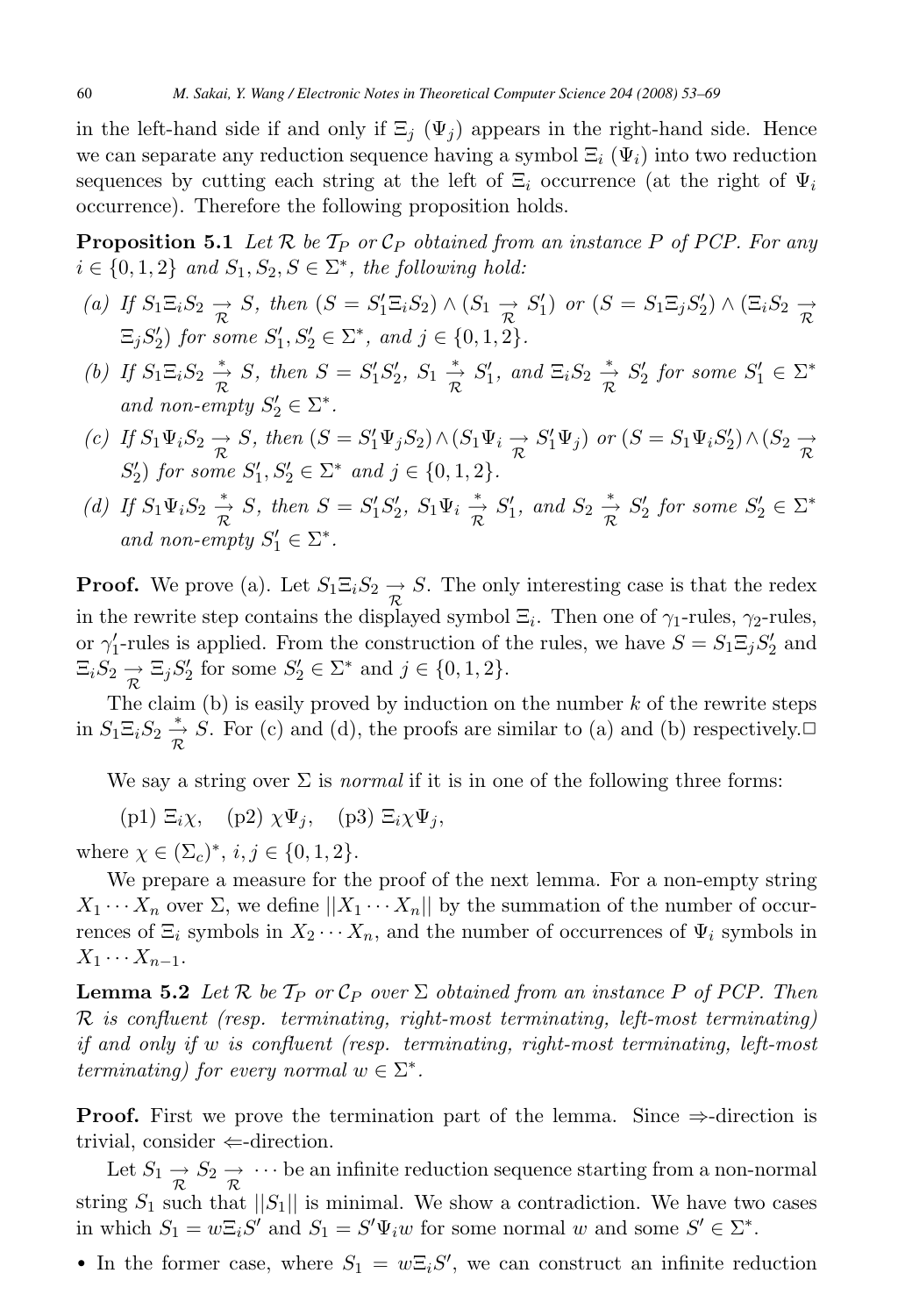<span id="page-8-0"></span>sequence starting from at least one of w or  $\Xi_i S'$  by applying Proposition [5.1\(](#page-7-0)a) infinitely many times, which contradicts the minimality of  $S_1$ .

• In the latter case, we can show a contradiction similar to the former case by using Proposition [5.1\(](#page-7-0)c).

Secondly we prove the confluence part of the lemma. Since  $\Rightarrow$ -direction is trivial, consider  $\Leftarrow$ -direction. We show that every  $S_1 \in \Sigma^+$  is confluent by induction on  $||S_1||$ . If  $||S_1|| = 0$ , then  $S_1$  is normal and it is confluent from the assumption. If  $||S_1|| > 0$ , then we have two cases, in which  $S_1 = w_1 \Xi_i S'_1$  and  $S_1 = S'_1 \Psi_i w_1$  for some normal  $w_1$  and some  $S'_1 \in \Sigma^*$ .

- In the former case, let  $S_2 \stackrel{*}{\underset{\mathcal{R}}{\leftarrow}} w_1 \Xi_i S'_1 \stackrel{*}{\underset{\mathcal{R}}{\rightarrow}} S_3$ . By Proposition [5.1\(](#page-7-0)b), we have  $S_2 = w_2 S_2', S_3 = w_3 S_3', w_2 \stackrel{*}{\underset{\mathcal{R}}{\leftarrow}} w_1 \stackrel{*}{\underset{\mathcal{R}}{\rightleftarrow}} w_3$  and  $S_2' \stackrel{*}{\underset{\mathcal{R}}{\leftarrow}} \Xi_i S_1' \stackrel{*}{\underset{\mathcal{R}}{\rightleftarrow}} S_3'$ . Since  $w_1$  is confluent from the assumption, we have  $w_2 \downarrow_R w_3$ . Since  $\Xi_i S'_1$  is confluent from the induction hypothesis, we have  $S'_2 \downarrow_R S'_3$ . Therefore we have  $S_2 = w_2 S'_2 \downarrow_R$  $w_3S'_3=S_3.$
- In the latter case, we can show the confluence of  $S_1$  by using Proposition [5.1\(](#page-7-0)d) in a similar way to the former case.  $\Box$

Note that this lemma is provable more elegantly by using a notion of persistency [\[19\]](#page-16-0) similarly to [\[5,6\]](#page-15-0). However we proved it without the notion to make the paper selfcontained.

Thanks to Lemma [5.2,](#page-7-0) we can concentrate on normal strings in the rest of this section.

#### 5.1 Termination analysis of  $T_P$

In the sequel, we analyze the termination property for  $\mathcal{T}_P$ . We use the notation  $\vec{u}$ for  $u_1 \cdots u_k$  and  $\vec{H}$  for  $hi^{|u_1|-1} \cdots hi^{|u_k|-1}$ .

**Lemma 5.3** Let P be an instance of PCP.

(a) If  $u_1 \cdots u_k \sim v_1 \cdots v_k$  for some  $(u_i, v_i) \in \overline{P}$ , then  $w \stackrel{+}{\to} w$  where  $w =$  $\Xi_0(0^+)$  $\begin{smallmatrix} h i^* \ v_1^* \ v_1^* \ \cdots \ v_1^* \end{smallmatrix} \cdots \left( 0^+ \right)$  $h^{\ast}_{u_k}^{u_k} \v_k$ uk Ψ0. Moreover, both right-most reduction and left-most reduction are possible.

(b) If 
$$
\Xi_0 \chi \Psi_0 \stackrel{+}{\to} \Xi_0 \chi \Psi_0
$$
 for some  $\chi \in (\Sigma_c)^*$ , then P has a solution.

**Proof.** (a): We have a left-most reduction sequence  $\Xi_0(0^+)$  $\begin{array}{cc} \vec{H} & \vec{u} \\ \vec{v} & \Psi_0 & \rightarrow \\ \vec{u} & \delta_2 \end{array}$  $\vec{v}$  $\Xi_0(0^+)$  $\vec{H}$   $\vec{u}$   $\vec{v}$   $\vec{w}$   $\vec{w}$  $\Psi_0 \stackrel{+}{\rightarrow}_{\alpha_2 \cup \beta_2 \cup \gamma_2} \Xi_2(2^+)$  $\vec{H}$   $\vec{u}$   $\vec{v}$   $\vec{w}$   $\vec{w}$  $\Psi_2$ . Here the right-most reduction also exists by applying rules  $\delta_2$  as lazily as possible. Since  $(u_i, v_i) \in \overline{P}$ , we have a left-most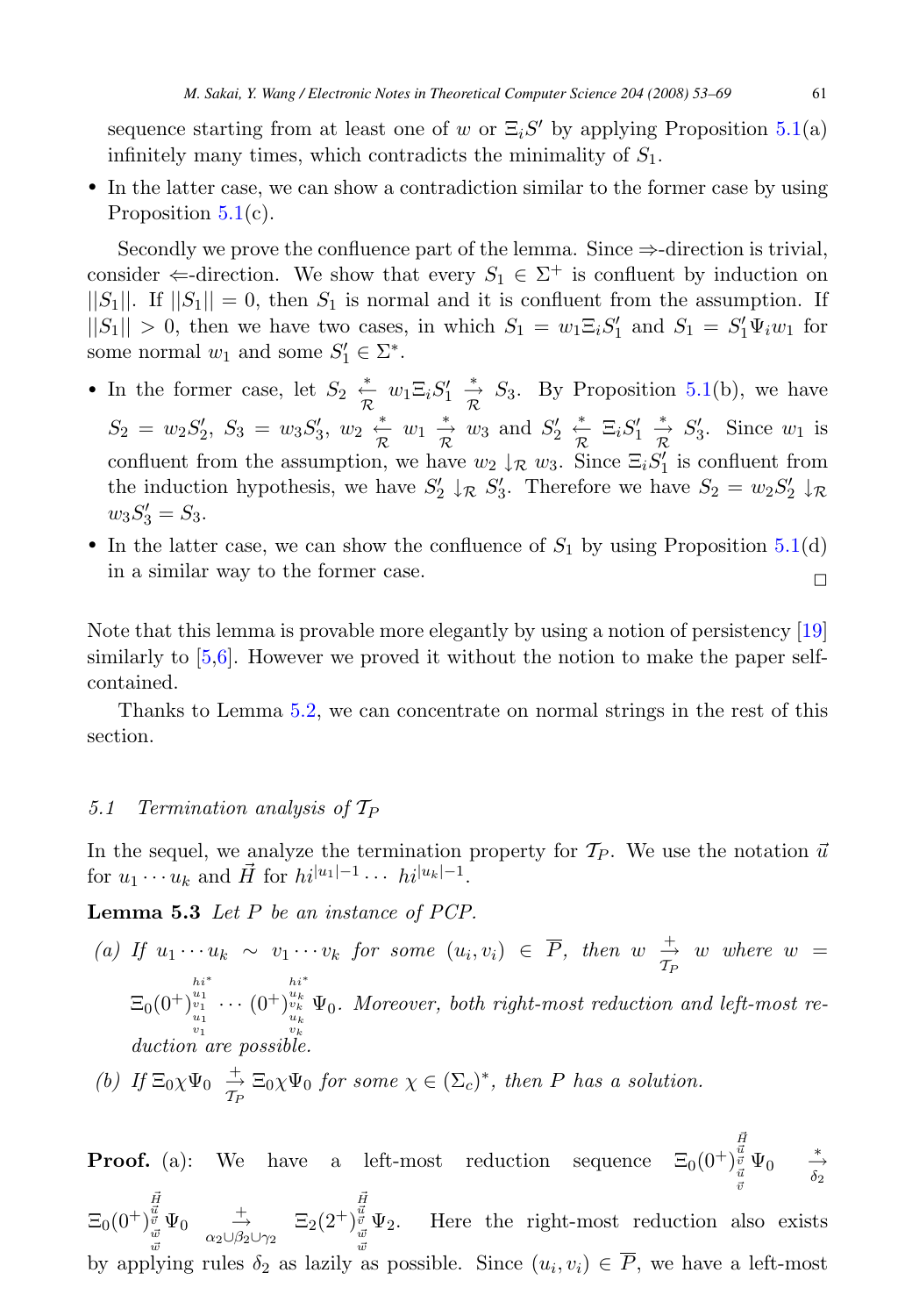<span id="page-9-0"></span>and right-most reduction sequence  $\Xi_2(2^+)$  $\vec{H}$  $\vec{u}$  $\vec{v}$  $\vec{w}$  $\Psi_2 \underset{\gamma_1 \cup \beta_1 \cup \alpha_1}{\overset{+}{\rightarrow}} \Xi_0(0^+)$  $\vec{H}$   $\vec{u}$   $\vec{v}$   $\vec{u}$   $\vec{v}$  $\Psi_0$ . (b): Let  $\Xi_0 \chi \Psi_0 \stackrel{+}{\to} \Xi_0 \chi \Psi_0$ . ¿From the construction of  $\mathcal{T}_P$ , a string  $\Xi_2 \chi' \Psi_2$  must appear in this reduction sequence.  $\iota$ From the reduction sequence  $\Xi_0 \chi \Psi_0 \stackrel{+}{\to} \Xi_2 \chi' \Psi_2$ , the string  $\chi$  is of the form  $(0^+)^{ht^*}_{u'_1}$ <br>  $v'_1$  $\cdots(0^+)$  $h^{i^*}_{u_k}$ or  $\chi$  contains 2. In the latter case, the reduction sequence  $\Xi_2 \chi' \Psi_2 \stackrel{+}{\to} \Xi_0 \chi \Psi_0$  is impossible. Thus,  $\chi$  is of the form displayed above. *i*. From the reduction sequence  $\Xi_0 \chi \Psi_0 = \Xi_0 (0^+)^{u_1}_{u_1} \cdots (0^+)^{u_n}$ 1  $v_k$  $h^{i}{}^{*}{}_{u}{}^{k}{}_{k}{}^{k}{}_{u}{}^{k}{}_{k}{}^{k}{}_{v}{}^{k}{}_{v}{}^{k}{}_{v}{}^{k}{}_{v}{}^{k}{}_{v}{}^{k}{}_{v}{}^{k}{}_{v}{}^{k}{}_{v}{}^{k}{}_{v}{}^{k}{}_{v}{}^{k}{}_{v}{}^{k}{}_{v}{}^{k}{}_{v}{}^{k}{}_{v}{}^{k}{}_{v}{}^{k}{}_{v}{}^{k}{}_{v}{}^{k}{}_{v}{}^{k}{}_{v}{}^{k}{}_{v}{}^{k}{}_{v}{}^{k}{}_{v}{}^{k}{}_{v}$  $\Psi_0 \stackrel{+}{\rightarrow} \Xi_2 \chi' \Psi_2$ ,  $\chi'$  must be of the form  $(2^+)^{u_1^1}_{w_1} \cdots (2^+)^{u_{l-1}^1}_{w_1}$  $h^{i^*}_{u_k}$ uk $w_k$ and  $\vec{u'} \sim \vec{v'}$ . ¿From the reduction sequence

 $\Xi_2 \chi' \Psi_2 = \Xi_2(2^+)$  $\vec{H}$   $\vec{u}$   $\vec{v}$   $\vec{w}$   $\vec{w}$  $\Psi_2 \underset{\gamma_1 \cup \beta_1 \cup \alpha_1}{\overset{+}{\rightarrow}} \Xi_0(0^+)$  $\begin{array}{c}\n\ddot{\vec{u}}\\
\frac{\vec{u}}{v}\\
\vec{v}\n\end{array}$   $\Psi_0 = \Xi_0 \chi \Psi_0$ , we have  $(u_i, v_i) \in \overline{P}$  for every i. Since  $\vec{u'}$  and  $\vec{v'}$  are copied from  $\vec{u}$  and  $\vec{v}$  respectively in the latter reduction

sequence by  $\beta_1$ -rules, we have  $\vec{u'} = \vec{u}$  and  $\vec{v'} = \vec{v}$ . Thus we conclude  $\vec{u} \sim \vec{v}$ , which means that P has a solution. means that  $P$  has a solution.

#### **Proof for Lemma [3.5](#page-5-0)**

 $((i) \Rightarrow (ii) \land (iii))$ : By Lemma [5.3\(](#page-8-0)a).

 $((ii) \lor (iii) \Rightarrow (iv))$ : Trivial.

 $((iv) \Rightarrow (i))$ : Let  $\mathcal{T}_P$  not be terminating. From Lemma [5.2,](#page-7-0) there is a non-terminating and normal string  $w$ . Infinite reduction sequences starting from  $w$  must contain a string starting with  $\Xi_0$  and ending with  $\Psi_0$  by the construction of  $\mathcal{T}_P$ . Thus the lemma follows from Lemma 5.3(b). lemma follows from Lemma  $5.3(b)$  $5.3(b)$ .

#### 5.2 Confluence analysis of  $C_P$

In the sequel, we analyze the confluence property for  $\mathcal{C}_P$ . The following propositions on the working area are obtained from the construction of rules.

**Proposition 5.4** If 
$$
(\cdots)_{\substack{u \ v' \\ v'}}^d \underset{\substack{v'' \\ v''}}{\xrightarrow{\ast}} (\cdots)_{\substack{v'' \\ v''}}^d, \text{ then } u' \sim u'' \text{ and } v' \sim u''.
$$
  
\n**Proposition 5.5**  $\underset{\Theta}{\overset{*}{\leftarrow}} = \underset{\Theta}{\overset{*}{\leftrightarrow}} = \underset{\Theta}{\overset{*}{\rightarrow}}.$ 

The following lemma shows that strings in a specific form are closed under reductions by Θ-rules.

**Lemma 5.6** Let 
$$
m, n \geq 0
$$
 and  $p \in \{1, 2\}$ . If  $\chi = (0^n p p^m)_{\substack{v \\ v' \\ v''}}^{\substack{d \\ d \\ d' \\ v''}}^{\substack{d \\ d \\ d' \\ d''}}^{\substack{d \\ d' \\ d' \\ d''}}^{\substack{d \\ d' \\ d''}}^{\substack{d \\ d' \\ d''}}^{\substack{d \\ d' \\ d''}}^{\substack{d \\ d' \\ d''}}^{\substack{d \\ d' \\ d''}}^{\substack{d' \\ d' \\ d''}}^{\substack{d' \\ d''}}^{\substack{d' \\ d''}}^{\substack{d' \\ d''}}^{\substack{d' \\ d''}}^{\substack{d' \\ d''}}^{\substack{d' \\ d''}}^{\substack{d' \\ d''}}^{\substack{d' \\ d''}}^{\substack{d'' \\ d''}}^{\substack{d'' \\ d''}}^{\substack{d'' \\ d''}}^{\substack{d'' \\ d''}}^{\substack{d'' \\ d''}}^{\substack{d'' \\ d''}}^{\substack{d'' \\ d''}}^{\substack{d'' \\ d''}}^{\substack{d'' \\ d''}}^{\substack{d'' \\ d''}}^{\substack{d'' \\ d''}}^{\substack{d'' \\ d''}}^{\substack{d'' \\ d''}}^{\substack{d'' \\ d''}}^{\substack{d'' \\ d''}}^{\substack{d'' \\ d''}}^{\substack{d'' \\ d''}}^{\substack{d'' \\ d''}}^{\substack{d'' \\ d''}}^{\substack{d'' \\ d''}}^{\substack{d'' \\ d''}}^{\substack{d'' \\ d''}}^{\substack{d'' \\ d''}}^{\substack{d'' \\ d''}}^{\substack{d'' \\ d''}}^{\substack{d'' \\ d''}}^{\substack{d'' \\ d''}}^{\substack{d'' \\ d''}}^{\substack{d'' \\ d''}}^{\substack{d'' \\ d''}}^{\substack{d'' \\ d''}}^{\substack{d'' \\ d''}}^{\substack{d'' \\ d''}}^{\substack{d'' \\ d''}}^{\substack{d'' \\ d''}}^{\substack{d'' \\ d''}}^{\substack{d'' \\ d''}}^{\substack{d'' \\ d''}}^{\substack{d'' \\ d''}}^{\substack{d'' \\ d''}}^{\substack{d'' \\ d''}}^{\substack{d'' \\ d''}}^{\substack{d'' \\ d''}}^$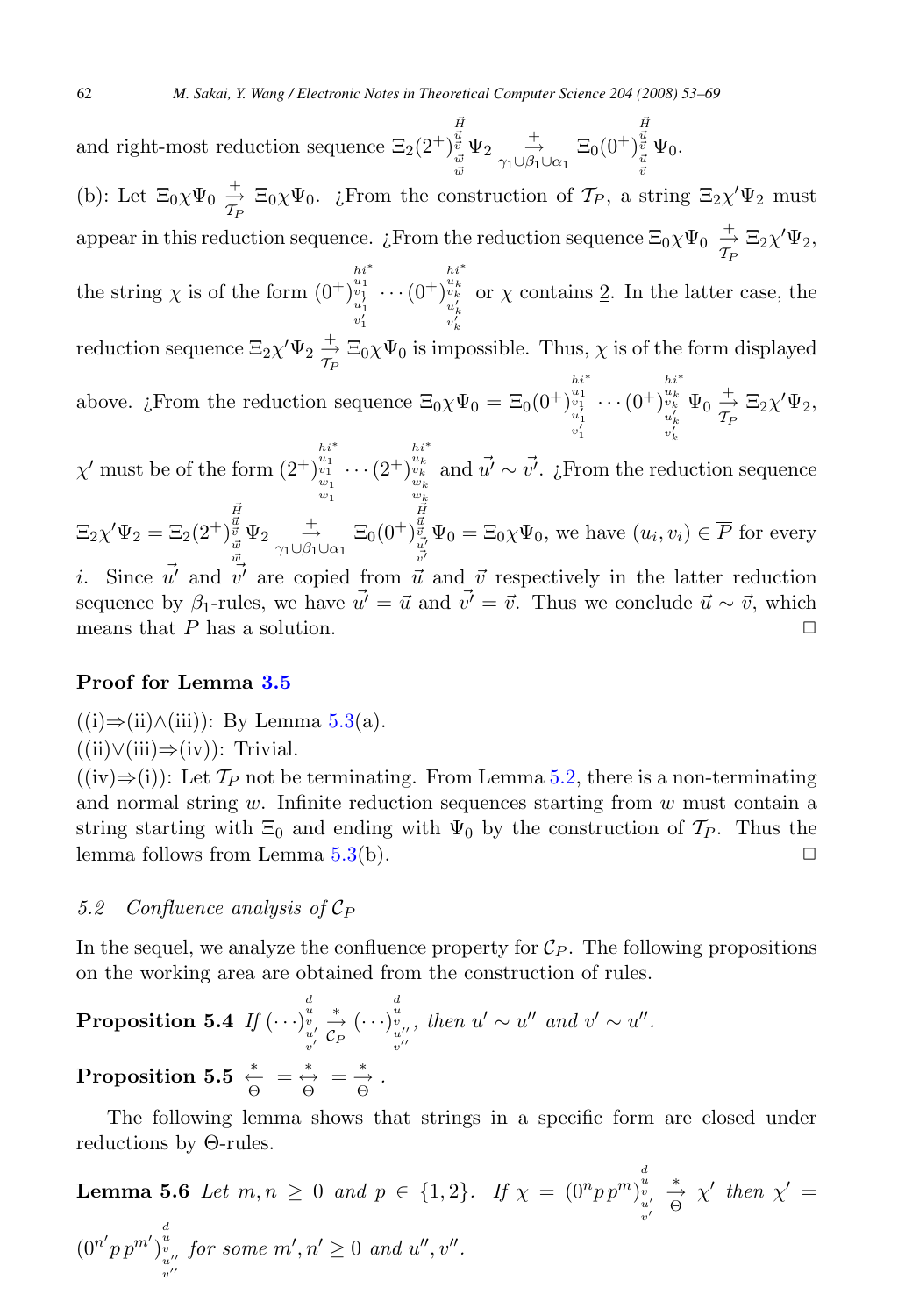<span id="page-10-0"></span>**Proof.** For any string in forms of  $\chi$  for  $p = 1$  (resp.  $p = 2$ ), only  $\Theta_1$ -rules (resp. Θ2-rules) are applicable, which produce a string in forms of χ .  $\Box$ 

We state some properties on  $\Theta_1$ -rules.

**Lemma 5.7** Consider the following strings for  $i \leq j$ :

$$
\chi = (0^+)^{i_1*}_{\substack{v_1\\u_1\\v_1'\\v_1'\\v_1''}} \cdots (0^+)^{i_{i-1}}_{\substack{v_{i-1}\\v_{i-1}'\\v_{i-1}'\\v_i''}} \frac{h^{i^*}}{(1^+)^{v_{i+1}^*}_{\substack{v_{i-1}'\\v_i'\\v_i'\\v_i''}}}(1^+)^{i_{i+1}^*}_{\substack{v_{i+1}'\\v_{i+1}'\\v_i'\\v_i''\\v_1''}} \cdots (1^+)^{i_{v_k}^*}_{\substack{v_k'\\v_{i+1}'\\v_1''\\v_1''}} \cdots (0^+)^{i_{v_{j-1}^*}}_{\substack{v_{j-1}^*\\v_{j-1}'\\v_{j-1}'\\v_{j''}''}} \frac{h^{i^*}}{(1^+)^{u_{j+1}^*}_{\substack{v_{j+1}'\\v_{j+1}'\\v_{j+1}'\\v_{j+1}'}} \cdots (1^+)^{i_{v_k}^*}_{\substack{v_k'\\v_k'\\v_k''}}.
$$

If  $\chi \stackrel{*}{\underset{\Theta}{\to}} \chi'$  then  $u_l = u'_l$ ,  $v_l = v'_l$ , and  $(u_l, v_l) \in \overline{P}$  for all  $i \leq l < j$  and  $u'_l = u''_l$  and  $v'_l = v''_l$  for all  $j \leq l$ .

**Proof.** The lemma is proved by induction on the number of the rewrite steps.  $\Box$ 

Next we state some properties on  $\Theta_2$ -rules.

**Lemma 5.8** Let 
$$
\chi = (22^*)_{\substack{u \ v' \\ v'}}^{\stackrel{d}{u}} \stackrel{*}{\underset{v''}{\to}} (0^*2)_{\substack{v \ v''}}^{\stackrel{d}{u}} = \chi' \cdot \text{ Then } u'' \sim u' \sim v' \sim v''.
$$

**Proof.** We can prove, by induction on n, the claim that  $\chi \frac{n}{\Theta}$  (0<sup>\*</sup>2)  $d'\overline{u_1}\overline{v_1'}$ <br> $u'_1$ <br> $v'_1$ (2∗)  $\frac{d''}{u_2}$ <br> $\frac{u_2}{u_2'}$ implies  $u'_1 \sim v'_1$ . Hence the lemma follows from Proposition [5.4.](#page-9-0)  $\Box$ 

**Lemma 5.9** If  $w = \Xi_0 (0^+)^{hd}_{\substack{u \ u' \\ v'}} \Psi_0 \overset{*}{\underset{C_P}{\to}} \Xi_0 \underline{2}$  $\sum_{\substack{x_1 \\ x_2 \\ x_3}}^{h} \chi \Psi_2 = w'$  for some  $\chi \in (\Sigma_c)^*$ , then  $u' \sim v'.$ 

**Proof.** We prove the lemma by induction on the number of rewrite steps in the reduction sequence. In the case in which the first step is a reduction by  $\alpha'_1$ -rules, we have  $w \underset{\alpha'_1}{\rightarrow} \Xi_0 \chi' \Psi_1 \underset{\alpha_1}{\rightarrow} \Xi_0 \chi'' \Psi_1 \underset{\alpha'_1}{\rightarrow} \Xi_0 (0^+)^{u}_{u''} \Psi_0 \underset{\alpha'}{\rightarrow} w'.$  The claim follows since  $u' \sim u''$  and  $v' \sim v''$  by Proposition [5.4](#page-9-0) and  $u'' \sim v''$  by the induction hypothesis. hd

Consider the case in which the first step is a reduction by  $\alpha_2$ -rules. We have  $w \underset{\alpha_2}{\rightarrow} \Xi_0(0^*2)$  $\int_{\substack{u \ u' \ v'}}^{\text{ad}} \Psi_2 \stackrel{*}{\to} w'.$  If  $(\alpha_2)^{-1}$ -rules are applied in the sequence then we can show the claim in a similar way to the case in which the first step is a reduction by  $\alpha'_1$ -rules. Hence assume that  $(\alpha_2)^{-1}$ -rules are not applied. Then,  $w' = \Xi_0(22^*)_{\substack{v \ v''}}^{\overline{u}} \Psi_2$  $v'$ -by Lemma [5.6.](#page-9-0) Thus  $u' \sim v'$  follows from Proposition [5.5](#page-9-0) and Lemma 5.8.

Consider the case in which the first step is a reduction by  $\delta_2$ -rules. We have  $w \rightarrow \delta_2$  $\Xi_0(0^+)$  $\int_{\substack{u \ u \ w'}}^{h d} \Psi_0 \stackrel{*}{\to} w'.$  The claim follows since  $u' \sim u''$  and  $v' \sim v''$  from Proposition [5.4](#page-9-0) and  $u'' \sim v''$  from the induction hypothesis.  $\Box$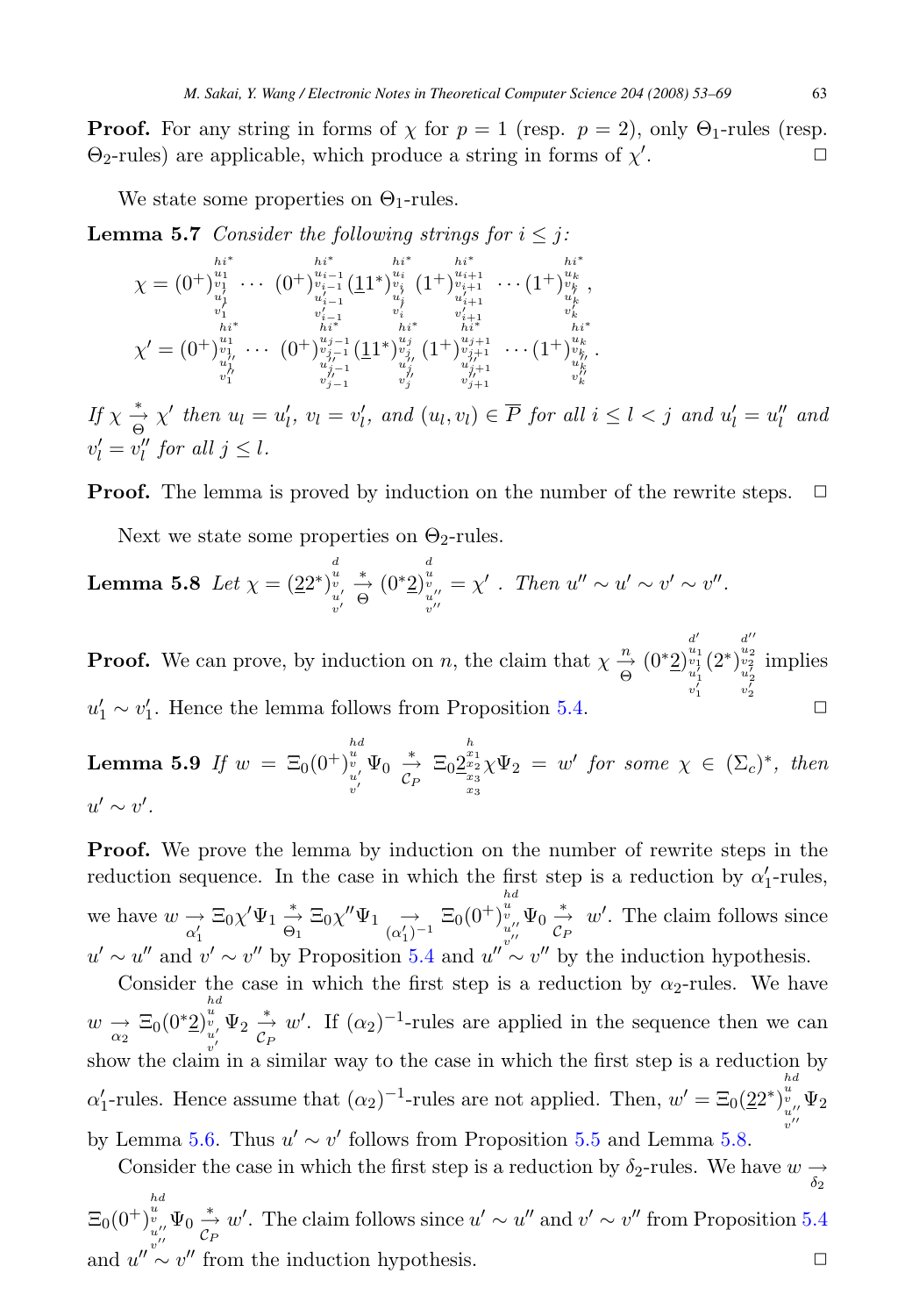#### <span id="page-11-0"></span>**Lemma 5.10** If w = Ξ0(0+) hi∗ u1 v1 u- 1 v-···(0+)  $(\Sigma_c)^*$ , then  $u_1 \cdots u_k \sim u'_1 \cdots u'_k$ ,  $v_1 \cdots v_k \sim v'_1 \cdots v'_k$  and  $(u_i, v_i) \in \overline{P}$  for every i.  $h^{i}$ <sup>\*</sup><br> $u^{k}_{k}$  $u^{k}_{k'}$  $v^{l}_{k}$  $\Psi_0 \stackrel{*}{\underset{C_P}{\rightarrow}} \Xi_0 \underline{1}$  $\begin{array}{rcl} \frac{x_1}{x_1} \chi \Psi_1 \ = \ w' \ \textit{for some} \ \chi \ \in \frac{x_2}{x_2} \end{array}$

**Proof.** We prove the lemma by induction on the number of rewrite steps in the reduction sequence. We only consider the case in which the first step is a reduction by  $\alpha'_1$ -rules and  $(\alpha'_1)^{-1}$ -rules are not applied in the sequence since the other cases that the first step is a reduction by  $\alpha_2$ -rules, or the first step is a reduction by  $\alpha'_1$ -rules and  $(\alpha'_1)^{-1}$ -rules are applied in the sequence are proved in a similar way to Lemma [5.9](#page-10-0) by using Proposition [5.4](#page-9-0) and the induction hypothesis.

We have <sup>w</sup> <sup>→</sup>α-1 w <sup>∗</sup> →CP w , u<sup>k</sup> = u <sup>k</sup> and v<sup>k</sup> = v <sup>k</sup>, where w = Ξ0(0+) hi<sup>∗</sup> ··· hi<sup>∗</sup> <sup>u</sup><sup>1</sup> ··· <sup>u</sup>k−<sup>1</sup> <sup>v</sup><sup>1</sup> ··· <sup>v</sup>k−<sup>1</sup> u-<sup>1</sup> ··· <sup>u</sup>k−1 (11∗) hi∗ ukvk uk v-Ψ1. Hence w = Ξ0(11∗) hi∗ u1 v1 u--1 v--(1+) hi<sup>∗</sup> ··· hi<sup>∗</sup> <sup>u</sup><sup>2</sup> ··· <sup>u</sup><sup>k</sup> <sup>v</sup><sup>2</sup> ··· <sup>v</sup><sup>k</sup> u--<sup>2</sup> ··· <sup>u</sup>-k v-Ψ<sup>1</sup> by Lemma [5.6.](#page-9-0)

 $v_1' \cdots v_{k-1}'$   $v_k'$ <br>By applying Lemma [5.7](#page-10-0) with  $i = 0$  and  $j = k$  we obtain  $u_l = u_l''$  and  $v_l = v_l''$  for all  $1 \leq l < k$  and  $u''_k = u'_k$  and  $v''_k = v'_k$ . Hence we have  $\vec{u} = \vec{u''}$  and  $\vec{v} = \vec{v''}$ . Since  $\vec{u'} \sim \vec{u''}$  and  $\vec{v'} \sim \vec{v''}$  by Proposition [5.4,](#page-9-0)  $\vec{u} \sim \vec{u'}$  and  $\vec{v} \sim \vec{v'}$  follow.  $\Box$ 

**Lemma 5.11** Let P be an instance of PCP. If  $w = \Xi_0 \frac{\int_{x_1}^{h} x_2}{x_1}$  $\chi\Psi_1 \stackrel{*}{\underset{C_P}{\leftrightarrow}} \Xi_0 \underline{2}$  $h_{x_1}$ <br> $x_2$ <br> $x_3$ <br> $x_3$  $\chi'\Psi_2=w'$ for some  $\chi, \chi' \in (\Sigma_c)^*$ , then P has a solution.

#### **Proof.**

Let  $w \stackrel{*}{\leftrightarrow} w'$ . Then a string in forms of  $\Xi_0 \chi'' \Psi_0$  must appear in this reduction and no underlined state appears in  $\chi''$  from the construction of rules. Thus  $\chi''$  must be in forms of  $\Xi_0(0^+)$  $\frac{u_1}{v_1} \cdots (0^+)$ in w does not move to the next symbol of  $\Psi_i$  by Lemma [5.6](#page-9-0) and the construction  $\sum_{\substack{u_k \ u_k}}^{u_k} \Psi_0$ ; otherwise the underlined state <u>1</u> displayed of rules. By Lemma [5.9](#page-10-0) and Lemma [5.10,](#page-10-0) we have  $\vec{u} \sim \vec{v}$  and  $(u_i, v_i) \in \overline{P}$ , which means *P* has a solution means  $P$  has a solution.

We need more lemmas to guarantee the confluence of  $\mathcal{C}_P$  when P has no solution. **Lemma 5.12** Let  $w_1$  and  $w_2$  be normal strings over  $\Sigma^*$ . Then,

(a)  $w_1 \stackrel{*}{\leftrightarrow} w_2$  implies  $w_1 \downarrow_{\mathcal{C}_P} w_2$ , and (b)  $w_1 \overset{*}{\leftrightarrow} w_2$  implies  $w_1 \downarrow_{\mathcal{C}_P} w_2$ .

**Proof.** Before proving (a), we show the claim (\*) that  $w_1 \nleftrightarrow w_2 \nleftrightarrow w_3 \nrightarrow w_4$ implies  $w_1 \stackrel{*}{\rightarrow} w_4$  by induction on the number of rewrite steps in  $w_2 \stackrel{*}{\rightarrow} w_3$ . Here  $w_2$  must begin with  $\Xi_0 \underbrace{2^{x_1}_{x_2}}_{x_3}$ since it has a redex of  $\gamma_2$ . Hence we can represent that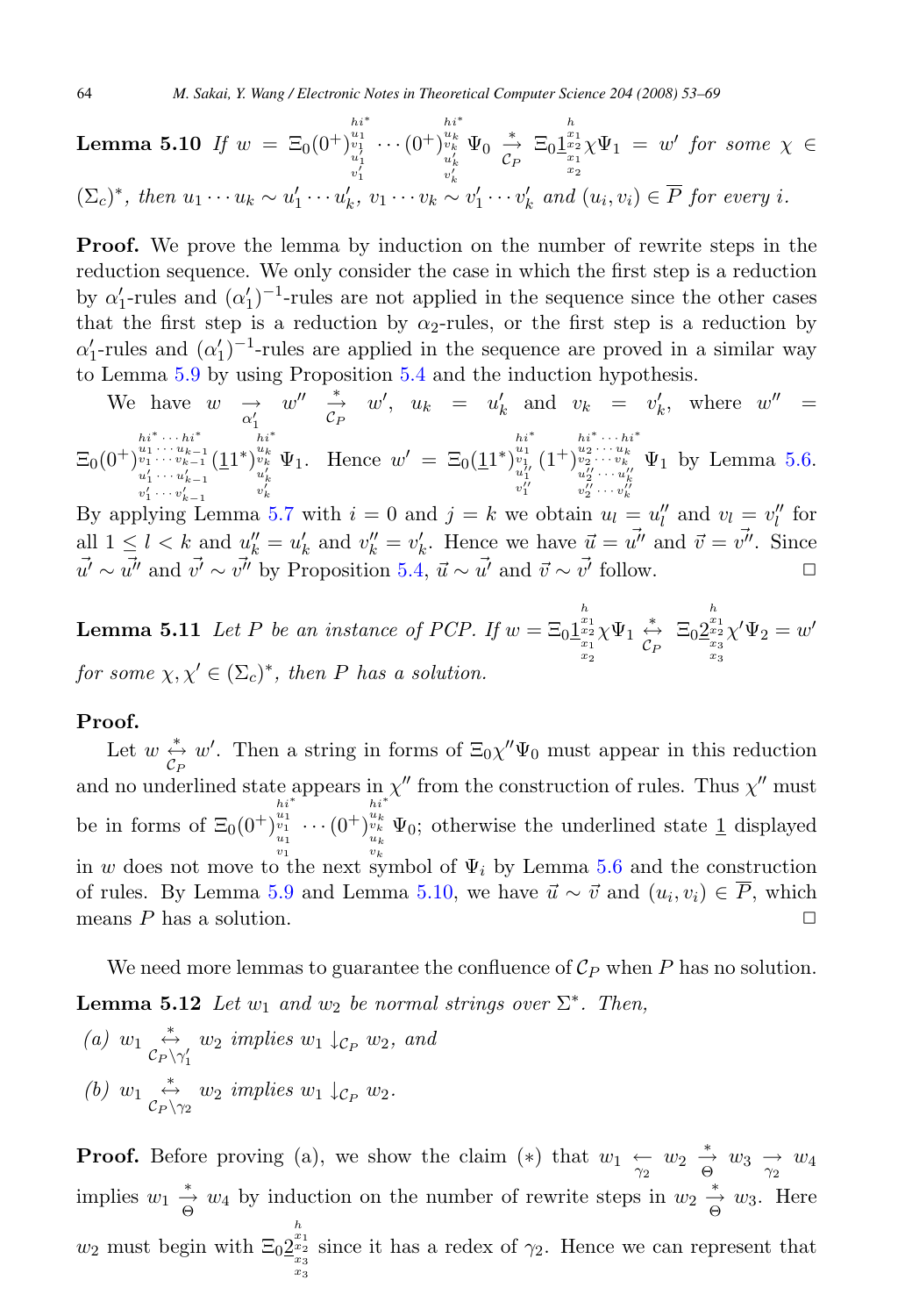$$
w_1 = \Xi_2(2^+)^{\frac{bd}{v}}_{\substack{u'\\v'}} S', w_2 = \Xi_0(2^+)^{\frac{bd}{v}}_{\substack{u'\\v'}} S', w_3 = \Xi_0(2^+)^{\frac{bd}{v}}_{\substack{v''\\v''\\d'}} S'' \text{ and } w_4 = \Xi_2(2^+)^{\frac{bd}{v}}_{\substack{u''\\v''\\v''}} S'' \text{ for }
$$
  

$$
S' \subset \mathbb{R}^* \text{ where } n \neq 2 \text{ for the left most symbol } \mathbb{R}^{\frac{nd}{n^2}} \text{ of } S' \text{ and } S''
$$

 $S', S'' \in \Sigma^*$ , where  $n \neq 2$  for the left-most symbol  $n_{\substack{x_2\\x_3\\x_4}}^{x_1}$ of  $S'$  and  $S''$ .

In the case where  $S' = S'' = \Psi_2$ , we have  $w_1 \stackrel{*}{\underset{\epsilon_2 \cup \epsilon_2^{-1}}{\rightarrow}} w_4$  since  $u' \sim u''$  and  $v' \sim v''$  by Proposition [5.4.](#page-9-0) In the other cases, we can separate the reduction, from the construction of rules, into  $S' \stackrel{*}{\underset{\Theta}{\to}} S''$  and  $w'_1 = \Xi_2(2^+)$  $\begin{array}{c}\n\frac{u}{v} \\
\frac{v}{\gamma_2} \\
\frac{u'}{\gamma_2}\n\end{array} \in \Xi_0(22^*)$  $v'$   $v'$  $\begin{array}{ccc} hd & * \\ v & \rightarrow \\ u' & \Theta \end{array}$  $\Xi_0(22^*)$  $\begin{array}{l}\n\frac{u}{v} \\
\frac{u}{v'}\n\end{array}\n\rightarrow \Xi_2(2^+)$  $\begin{array}{c} h\,d\\ u\\ v\\ w^{\prime\prime} \end{array}$  $= w'_4$ . For the latter sequence, we have  $w'_1 \stackrel{*}{\underset{\epsilon_2 \cup \epsilon_2^{-1}}{\to}}$  $w'_4$  since  $u' \sim u''$  and  $v' \sim v''$  by Proposition [5.4.](#page-9-0) Therefore  $w_1 \stackrel{*}{\rightarrow} w_4$ .

Now we prove (a) by induction on the number k of reduction steps by  $\gamma_2$ -rules in  $w_1 \underset{\mathcal{C}_P \setminus \gamma'_1}{\overset{*}{\leftrightarrow}} w_2.$ 1

- $(k = 0)$ : We have  $w_1 \stackrel{*}{\underset{\Theta}{\to}} w_2$  by Proposition [5.5.](#page-9-0)
- $(k = 1)$ : The reduction sequence can be represented as  $w_1 \stackrel{*}{\leftrightarrow} w_3 \stackrel{*}{\leftrightarrow} w_4 \stackrel{*}{\leftrightarrow} w_2$ . Then  $w_1 \stackrel{*}{\rightarrow} w_3$  and  $w_4 \stackrel{*}{\leftarrow} w_2$  follow from Proposition [5.5.](#page-9-0)
- $(k > 1)$ : The reduction sequence can be represented as  $w_1 \stackrel{*}{\leftrightarrow} w_3 \leftrightarrow w_4 \stackrel{*}{\leftrightarrow} w_2$ . If  $w_3 \rightarrow w_4$  then  $w_1 \downarrow_{\mathcal{C}_P} w_2$  follows from Proposition [5.5](#page-9-0) and the induction hypothesis. Otherwise  $w_1 \stackrel{*}{\leftrightarrow} w_3 \stackrel{*}{\leftarrow} w_4 \stackrel{*}{\leftrightarrow} w'_4 \stackrel{*}{\rightarrow} w'_2 \stackrel{*}{\leftrightarrow} v'_2$  $w_2$ . Since we have  $w_1 \stackrel{*}{\leftrightarrow} w_3 \stackrel{*}{\leftrightarrow} w_2' \stackrel{*}{\leftrightarrow} w_2$  by claim (\*) above,  $w_1 \downarrow_{\mathcal{C}_P} w_2$  follows from the induction hypothesis and Proposition [5.5](#page-9-0)

The lemma (b) can be shown in a similar way to (a) by using the following claim (\*\*). We show the claim (\*\*) in which  $w_1 \underset{\gamma'_1}{\leftarrow}$  $w_2 \stackrel{*}{\rightarrow} w_3 \rightarrow$ <br> $\frac{\rightarrow}{\gamma'_1}$  $w_4$  implies  $w_1 \stackrel{*}{\rightarrow} w_4$ by induction on the number of rewrite steps in  $w_2 \stackrel{*}{\rightarrow} w_3$ . Here  $w_2$  must begin with  $\Xi_0(\underline{1})_{\substack{x_1\\x_2}}^{x_1}$  since it has a redex of  $\gamma'_1$ . Hence we can write  $w_1 = \Xi_1(1^+)^{\frac{u}{v}}_{\frac{u'}{v'}}$ h  $\frac{1}{2}$ hd  $S',$  $w_2 = \Xi_0 (\underline{1} 1^*)^{\frac{hd}{u}}_{\frac{u'}{v'}}$  $S', w_3 = \Xi_0(\underline{1}1^*)_{\substack{u \atop w'' }{u''}}^{\substack{hd \atop hd'' }{u''}}$  $S''$  and  $w_4 = \Xi_1(1^+)^{u}_{u''}$  $S''$  for  $S', S'' \in \Sigma^*$ , where  $n \neq 1$  for the left-most symbol  $n_{x_3}^{x_1}$  of S' and S''. d

In the case where  $S' = S'' = \Psi_1$ , we have  $u' = u''$  and  $v' = v''$  by applying Lemma [5.7](#page-10-0) with  $i = j = 1$ . Thus  $w_1 = w_4$  follows. In the other cases, we can separate the reduction, from the construction of rules, into  $S' \stackrel{*}{\to} S''$  and  $w'_1 =$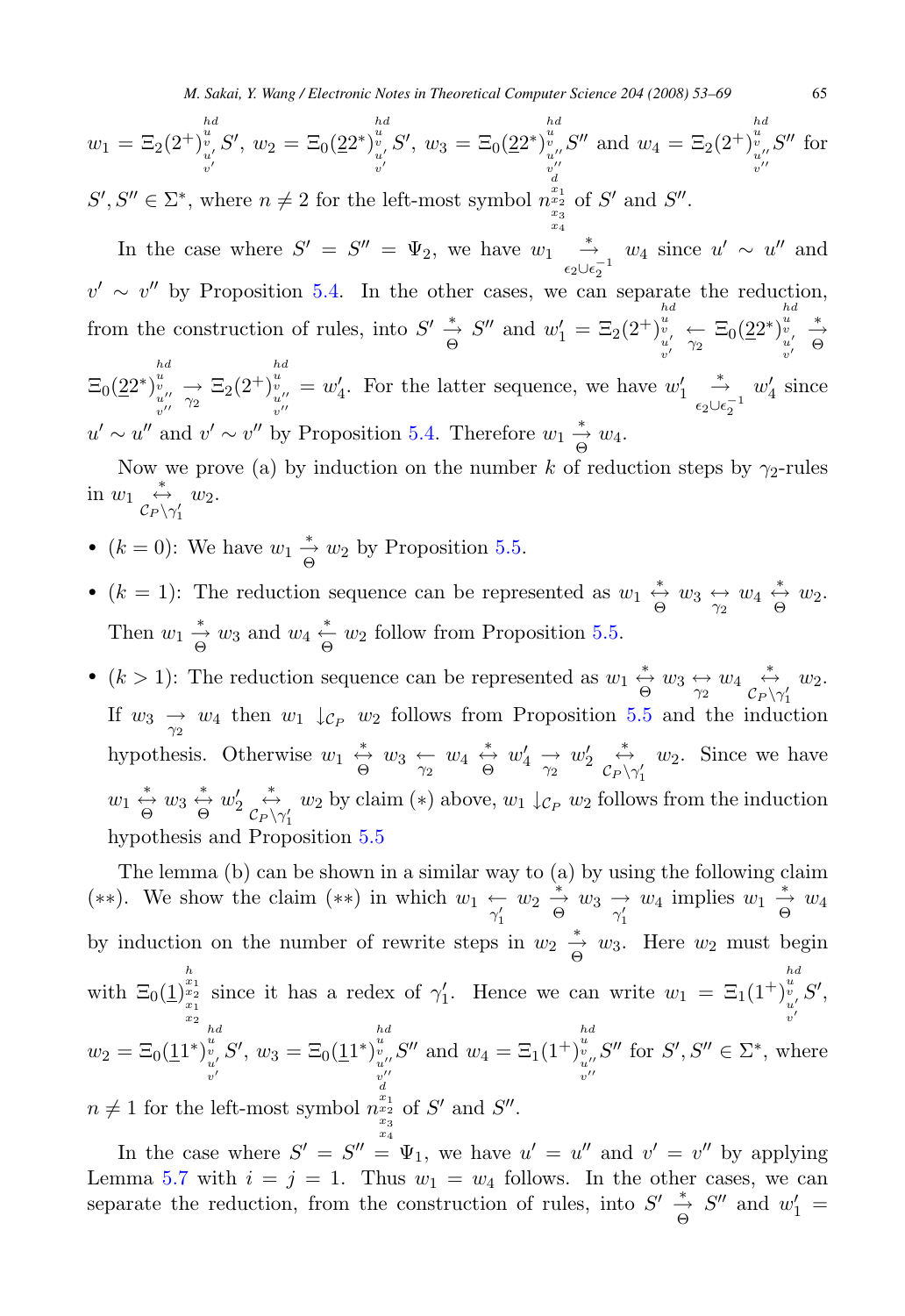$\Xi_1(1^+)$ hd u v u- v- ←γ- 1  $\Xi_0(\underline{1}1^*)$  $\begin{bmatrix} u \\ v \\ u' \\ v' \end{bmatrix}$  $\stackrel{*}{\rightarrow} \Xi_0(\underline{1}1^*)$  $\begin{array}{l}hd\ u\ v\ u^{\prime\prime}\ \gamma^{\prime}_{1} \end{array}$  $\Xi_1(1^+)$  $\begin{bmatrix} h \ d \ u \ v \ u^{\prime \prime} \ v^{\prime \prime} \end{bmatrix}$  $= w_4'$ . For the latter sequence, we have  $w'_1 = w'_4$  since  $u' \sim u''$  and  $v' \sim v''$  by Lemma [5.7.](#page-10-0) Therefore  $w_1 \stackrel{*}{\rightarrow} w_4$ .  $\Box$ 

#### **Proof for Lemma [4.3](#page-6-0)**

Since the  $\Rightarrow$ -direction is easy from the observation of Example [4.2,](#page-6-0) we show the  $\Leftarrow$ direction. Assuming that P has no solution, we show that  $\mathcal{C}_P$  is confluent. *i*. From Lemma [5.2,](#page-7-0) considering  $w_1 \xleftarrow{\ast} w_0 \xrightarrow{\ast} w_2$  for a normal string  $w_0$  is enough.

- Consider the case in which  $w_0$  starts with  $\Xi_0$  and ends with  $\Psi_i$  for some  $i \in$  ${0, 1, 2}$ . Assume that both  $\gamma'_1$  and  $\gamma_2$  are applied in the reduction sequence. Then  $P$  must have a solution by Lemma  $5.11$ , which is a contradiction. Hence at least one of  $\gamma'_1$  or  $\gamma_2$  rules cannot be applied in the reduction sequence.
- In either of following cases:
	- $\cdot w_0$  ends with  $\Psi_i$  for some  $i \in \{0, 1, 2\}$ , and all other symbols are of  $\Sigma_c$ ,
	- $\cdot w_0$  starts with  $\Xi_1$  or  $\Xi_2$ , and
	- $\cdot w_0$  starts with  $\Xi_0$  and all other symbols are of  $\Sigma_c$ .

It is easy to see that at least one of  $\gamma'_1$  or  $\gamma_2$  rules cannot be applied in the reduction sequence.

In any of the above cases, we have  $w_1 \downarrow_{R_P} w_2$  by Lemma [5.12.](#page-11-0)  $\Box$ 

### **6 Length-two SRSs**

Length-two SRSs are SRSs that consist of rules with length two, that is,  $|l| = |r| = 2$ for every rule  $l \to r$ . In this section we give a transformation of a length-preserving SRS over  $\Sigma_0$  into a length-two SRS over  $\Delta$  that preserves the confluence property and termination property.

Let  $\Sigma = \Sigma_0 \cup \{\cdot\}$  and  $m + 1(\geq 3)$  be the maximum length of rules in R. Let  $\Delta_0 = (\Sigma_0)^m$  and  $\Delta = \Delta_0 \cup \{ wv \mid w \in (\Sigma_0)^k, v = -^{m-k}, 1 \leq k \leq m-1 \}.$ 

The natural mapping  $\phi : \Delta \to \Sigma^m$  is defined as  $\phi(w) = w$ . This mapping is naturally extended to  $\phi : \Delta^* \to \Sigma^*$ .

**Example 6.1** Let  $\Sigma_0 = \{a, b\}$  and  $m = 2$ . Then  $\Delta_0 = \{aa, ab, ba, bb\}$ ,  $\Delta =$  $\Delta_0 \cup \{a-, b\}$  and  $\phi(ab \; bb \; a-) = abbba-$ .

We give a transformation of a length-preserving  $SRS \mathcal{R}$  into a length-two  $SRS$  $tw(\mathcal{R})$  over  $\Delta$ .

$$
tw(\mathcal{R}) = \{w_1w_2 \rightarrow w_3w_4 \mid w_i \in \Delta, \phi(w_1w_2) \rightarrow \phi(w_3w_4)\}.
$$

**Example 6.2** Let  $\mathcal{R} = \{bbb \rightarrow aaa\}$  over  $\Sigma_0 = \{a, b\}$ . Then tw( $\mathcal{R}$ ) is the following length-two SRS over  $\Delta$ , where  $\Delta$  is displayed in Example 6.1.

$$
tw(\mathcal{R}) = \begin{cases} bb \ b- \rightarrow aa \ a-, & bb \ ba \rightarrow aa \ aa, & bb \ bb \rightarrow aa \ ab, \\ ab \ bb \rightarrow aa \ aa, & bb \ bb \rightarrow ba \ aa \end{cases}
$$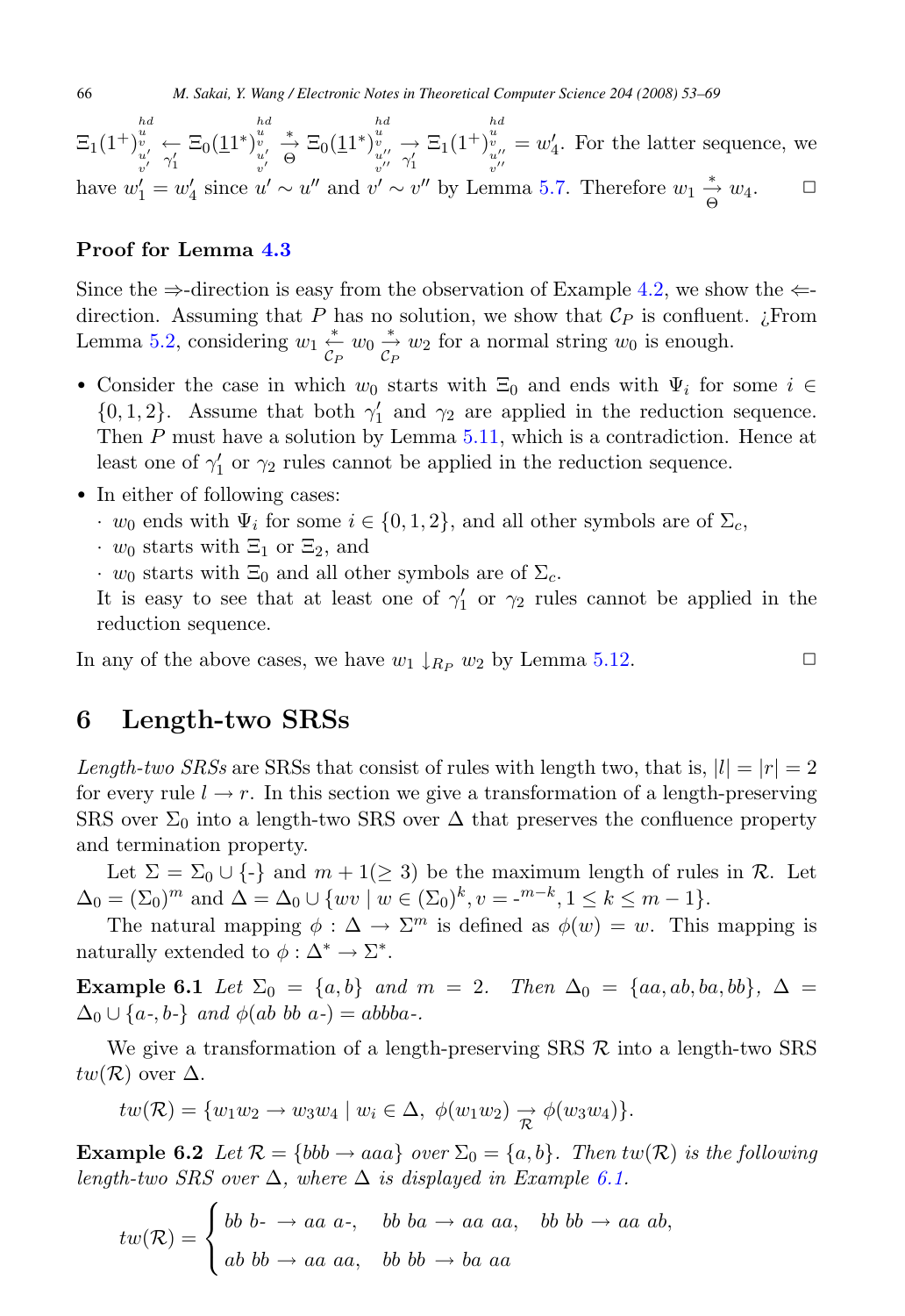<span id="page-14-0"></span>We say a string  $w_1 \cdots w_n$  over  $\Delta^*$  is normal if  $w_1, \ldots, w_{n-1} \in \Delta_0$ . From the construction of  $tw(\mathcal{R})$ , all reachable strings from a normal string are also normal.

We define a mapping  $\psi : \Delta^* \to (\Sigma_0)^*$  as  $\psi(\alpha) = w$  where w is a string obtained from  $\phi(\alpha)$  by removing all -'s. We define a mapping  $\psi^{-1} : (\Sigma_0)^* \to \Delta^*$  as  $\psi^{-1}(w) = \alpha$  where  $\psi(\alpha) = w$  and  $\alpha$  is normal. For example  $\psi(ab \; bb \; a<sub>-</sub>) = abbba$ and  $\psi^{-1}(ab bba) = ab bb a$ . Trivially we have  $\psi^{-1}(\psi(\alpha)) = \alpha$  for normal  $\alpha \in \Delta^*$ and  $\psi(\psi^{-1}(w)) = w$  for  $w \in (\Sigma_0)^*$ .

**Proposition 6.3** (a) For a normal 
$$
\alpha_1 \in \Delta^*
$$
, if  $\alpha_1 \xrightarrow{d} \alpha_2$  then  $\psi(\alpha_1) \xrightarrow{\rightarrow} \psi(\alpha_2)$ .  
\n(b) For  $w_1 \in (\Sigma_0)^*$ , if  $w_1 \xrightarrow{\rightarrow} w_2$  then  $\psi^{-1}(w_1) \xrightarrow{d} \psi^{-1}(w_2)$ .

**Proof.** *i*. From the construction of  $tw(R)$ .

**Lemma 6.4** For an SRS R, the SRS  $tw(R)$  is confluent (resp. terminating, rightmost terminating, left-most terminating) if and only if  $\alpha$  is confluent (resp. terminating, right-most terminating, left-most terminating) for every normal  $\alpha \in \Delta^*$ .

**Proof.** We can prove the lemma in a similar way to the proof of Lemma [5.2.](#page-7-0) Here  $\Delta\Delta_0$  symbols play the same role as  $\Psi_i$  symbols. Actually, every occurrence of the symbols in  $\Delta\setminus\Delta_0$  in rules are right-most positions in both sides. Moreover, for every rule, a symbol in  $\Delta \Delta_0$  appears in the left-hand side if and only if it appears in the right-hand side. Hence we can separate any reduction sequence having a symbol in  $\Delta\setminus\Delta_0$  into several reduction sequences by cutting each string at the right of its occurrence without any effect for the properties. occurrence without any effect for the properties.

**Lemma 6.5** Let  $\mathcal{R}$  be an length-preserving SRS.  $\mathcal{R}$  is terminating (resp. left-most terminating, right-most terminating) if and only if  $tw(R)$  is terminating (resp. leftmost terminating, right-most terminating).

**Proof.** ( $\Rightarrow$ ): Let  $tw(R)$  be non-terminating. By Lemma 6.4 we have an infinite reduction sequence for  $tw(R)$  starting from a normal string. This direction follows from Proposition  $6.3(a)$ .

 $(\Leftarrow)$ : Let R be non-terminating. Then we have an infinite reduction sequence. By Proposition 6.3(b) we have an infinite reduction sequence for  $tw(\mathcal{R})$ .

This proof also works on either left-most cases or right-most cases.  $\Box$ 

**Lemma 6.6** Let  $\mathcal R$  be a length-preserving SRS.  $\mathcal R$  is confluent if and only if  $tw(\mathcal R)$ is confluent.

**Proof.** ( $\Rightarrow$ ): Let  $\beta_1 \stackrel{*}{\leftarrow} w(\mathcal{R}) \alpha \stackrel{*}{\rightarrow} \beta_2$ . We can assume that  $\alpha$  is normal by Lemma 6.4. We have  $\psi(\beta_1) \stackrel{*}{\underset{\mathcal{R}}{\leftarrow}} \psi(\alpha) \stackrel{*}{\underset{\mathcal{R}}{\rightarrow}} \psi(\beta_2)$  by Proposition 6.3(a). Since  $\mathcal{R}$  is confluent, there exists a string  $w \in \Sigma_0^*$  such that  $\psi(\beta_1) \stackrel{*}{\underset{\mathcal{R}}{\rightarrow}} w \stackrel{*}{\underset{\mathcal{R}}{\rightarrow}} \psi(\beta_2)$ . Therefore we have  $\beta_1 = \psi^{-1}(\psi(\beta_1)) \stackrel{*}{\longrightarrow} \psi^{-1}(w) \stackrel{*}{\longleftarrow} \psi^{-1}(\psi(\beta_2)) = \beta_2$  by Proposition 6.3(b). (←): Let  $u_1 \stackrel{*}{\underset{\mathcal{R}}{\rightleftharpoons}} w \stackrel{*}{\underset{\mathcal{R}}{\rightleftharpoons}} u_2$ . We have  $\psi^{-1}(u_1) \stackrel{*}{\underset{tw(\mathcal{R})}{\rightleftharpoons}} \psi^{-1}(w) \stackrel{*}{\underset{tw(\mathcal{R})}{\rightleftharpoons}} \psi^{-1}(u_2)$  by Propo-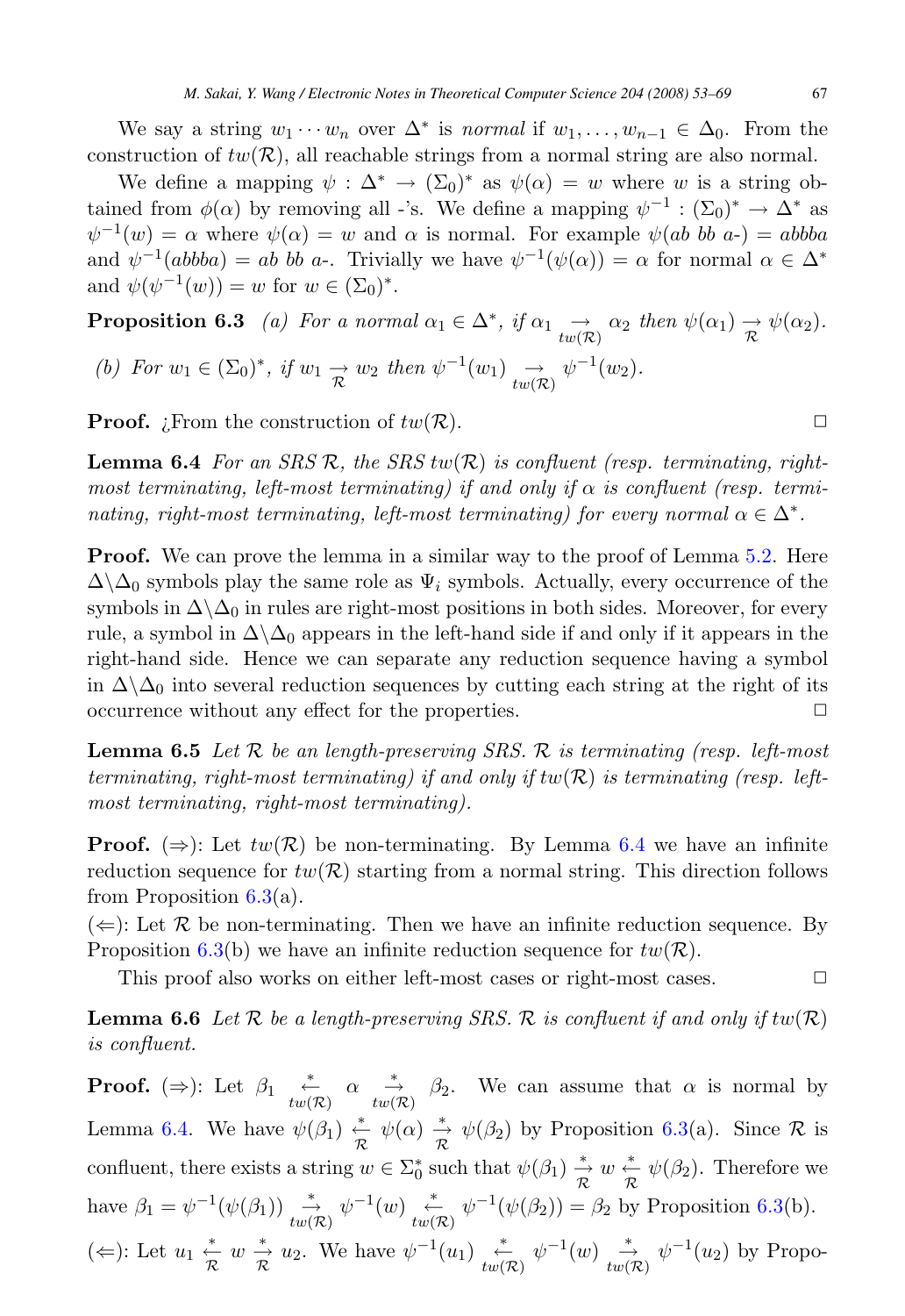<span id="page-15-0"></span>sition [6.3\(](#page-14-0)b). Since  $tw(\mathcal{R})$  is confluent, there exists a string  $\alpha \in \Delta^*$  such that  $\psi^{-1}(u_1) \stackrel{*}{\to} \alpha \stackrel{*}{\to} u(\mathcal{R}) \psi^{-1}(u_2)$ . Since  $\alpha$  is normal, we have  $u_1 = \psi(\psi^{-1}(u_1)) \stackrel{*}{\to} u(\mathcal{R})$  $\psi(\alpha) \stackrel{*}{\leftarrow} \psi(\psi^{-1}(u_2)) = u_2$  by Proposition [6.3\(](#page-14-0)a).

**Theorem 6.7** Confluence (termination, left-most termination, right-most termination) is an undecidable property for length-two SRSs.

**Proof.** Directly obtained from Theorem [4.4](#page-6-0) and Lemma [6.6](#page-14-0) (Lemma [6.5\)](#page-14-0).  $\Box$ 

# **7 Conclusions**

In this paper, we showed that confluence, termination, left-most termination, and right-most termination are undecidable properties for length-two SRSs which are length-preserving SRSs consisting of length-two rules. Thus all these properties are also undecidable properties for linear TRSs in which depth-two variables are allowed in both sides of the rules. We still have remaining questions concerning (un)decidability results for classes of SRSs obtained by limiting the number of rules.

### **Acknowledgment**

We would like to thank the anonymous referees for their helpful comments and remarks. This work is partly supported by MEXT.KAKENHI #18500011 and #16300005.

### **References**

- [1] F. Baader, T. Nipkow. Term rewriting and all that, Cambridge University press, 1998.
- [2] A.-C. Caron. Linear bounded automata and rewrite systems: influence of initial configuration on decision properties, Proc. of the Colloquium on Trees in Algebra and Programming (CAAP'91), LNCS, 493, pp.74–89, 1991.
- [3] M. Dauchet. Simulation of Turing machines by a regular rewrite rule, Theoretical Computer Science, 103, pp.409–420, 1992.
- [4] N. Derchowitz. Termination of linear rewriting systems, Proc. of the 8th International Colloquium on Automata, Languages and Programming (ICALP'81), LNCS, 115, pp.448–458, 1981.
- [5] A. Geser, A. Middeldorp, E. Ohlebusch, H. Zantema. Relative undecidability in term rewriting (Part 1: the termination hierarchy), Information and Computation,  $178(1)$ , pp.101–131, 2002.
- [6] A. Geser, A. Middeldorp, E. Ohlebusch, H. Zantema. Relative undecidability in term rewriting (Part 2: the confluence hierarchy), Information and Computation,  $178(1)$ , pp.132–148, 2002.
- [7] G. Godoy, A. Tiwari, R. Verma. On the confluence of linear shallow term rewriting systems, Proc. of 20th International Symposium on Theoretical Aspects of Computer Science (STACS2003), LNCS, 2507, pp.85–96, 2003.
- [8] G. Godoy, A. Tiwari. Confluence of shallow right-linear rewrite systems, Proc. of 14th Annual Conference on Computer Science Logic (CSL2005), LNCS, 3634, pp.541–556, 2005.
- [9] G. Godoy, A. Tiwari. Termination of rewrite systems with shallow right-linear, collapsing, and rightground rules, Proc. of 20th International Conference on Automated Deduction (CADE2005), LNCS, 3632, pp.164–176, 2005.